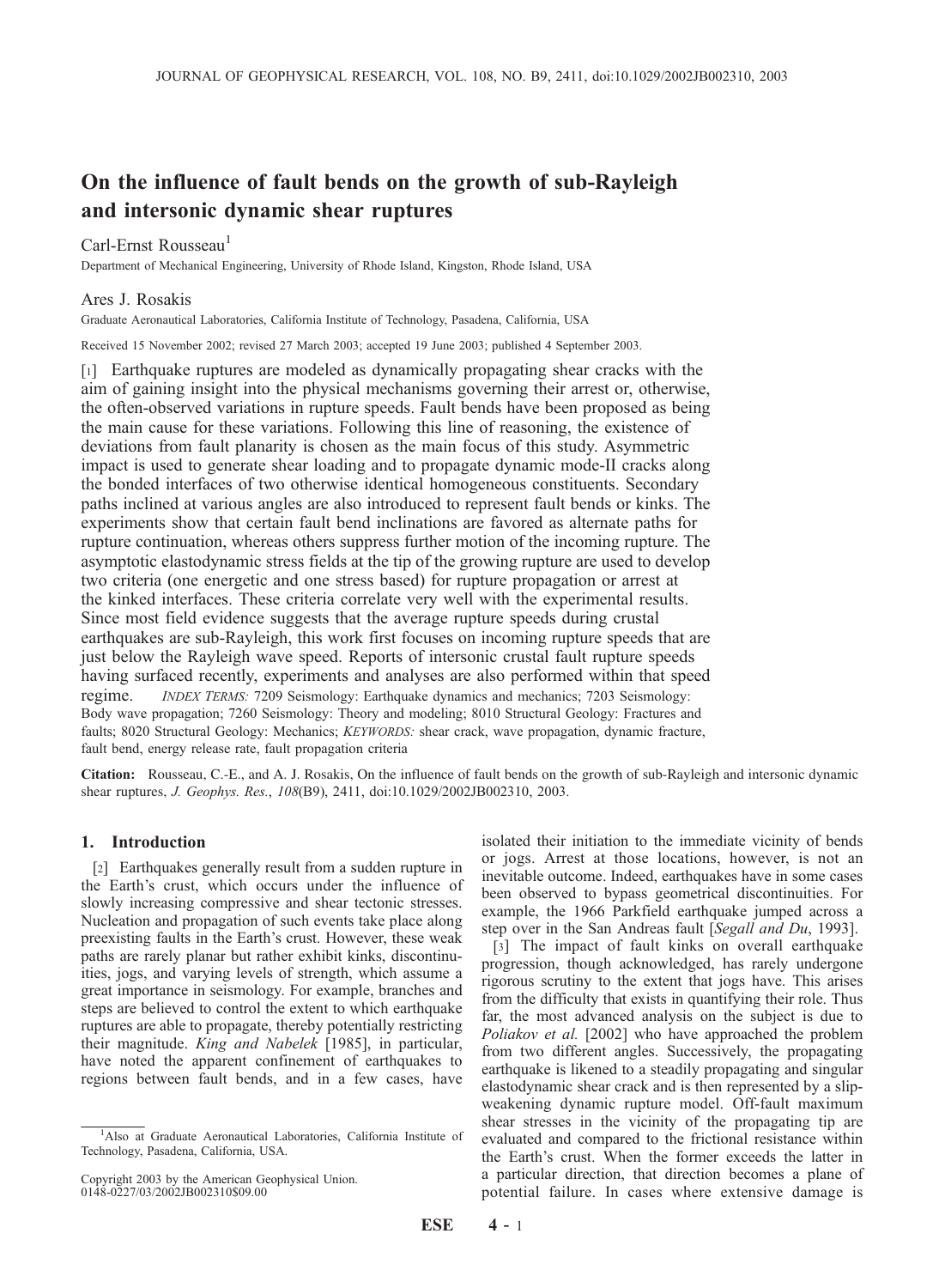present, this results in secondary faulting. They also find that were an intersecting weak plane aligned to that direction, this plane would then promptly rupture. In addition to the nature of the local field of the incoming rupture, their results are highly dependent upon the level of tectonic stress. Further, Aochi et al. [2002] and Kame et al. [2003] have studied the effect of these stresses on symmetric and asymmetric forked fault geometries with the aid of numerical analysis. Depending on tectonic stress level, orientation, and incoming rupture speed, the rupture may favor the more compressional or the more tensional of the tectonic branches.

[4] In this work, a close analogy between earthquakes and cracks will be embraced. The traditional engineering approach to fracture mechanics has been primarily guided by opening (mode-I) cracks, largely neglecting shear (mode-II) cracks. This is indeed very practical as crack propagation in constitutively homogeneous, monolithic materials is strictly limited to the opening mode, even if far-field conditions are asymmetric. As a crack extends under the influence of external tractions, it will continually kink and assume a local mode-I field, even if the external tractions are such as to generate mixed-mode stress states [Cotterell and Rice, 1980]. Seismologists, on the other hand, face different concerns. The Earth's crust inherently contains numerous weak interfaces, or faults, and therefore from a fracture standpoint can no longer be construed as monolithic. In addition, active faulting brings into frictional contact rocks that are compositionally dissimilar, thereby inducing material inhomogeneity. In some cases, elastic material properties across several faults have been found to vary substantially, and shear wave speeds have been measured to differ by as much as 30% [Das, 1985; Rice, 2001]. The latter case simply constitutes a bimaterial with a weaker interface fracture toughness than either of its two constituents. Bimaterial cracks have a natural affinity toward acquiring a mixed-mode stress state, and even purely tensile external tractions generate a substantial mode-II component at the crack tip, due to the influence of material inhomogeneity. Also, the fault represents a ready-made path along which the rupture propagation is constrained. Thus the running rupture is prevented from kinking and thus is disallowed the opportunity of assuming pure mode I.

[5] The different crack-tip running modes and the presence or absence of weak paths also translate in differences in attainable crack speeds. Dynamically propagating tensile cracks are theoretically limited to  $c_R$ , the Rayleigh wave speed of the material [Freund, 1990]. However, in brittle monolithic materials, mode-I cracks can propagate smoothly only up to nearly 40% of  $c_R$ , at which point they become unstable, generating microbranches and engaging into tortuous paths [Ramulu and Kobayashi, 1985]. However, the introduction of a weak path in an otherwise homogeneous solid does set the environment for propagation of mode-I crack at its theoretical speed limit. For dynamic, mode-II, shear ruptures, the situation is very different. Here the existence of a weak plane or fault is a prerequisite for the existence of dynamic shear rupture of any speed. In contrast to their mode-I counterparts, mode-II cracks (or shear ruptures) propagating along faults are not only allowed to reach  $c_R$  theoretically but also are capable of jumping that

barrier to reach the intersonic region between the shear wave speed  $(c_s)$  and the longitudinal wave speed  $(c_l)$  [Burridge et al., 1979]. Field observations seem to confine the rupture speed of most earthquakes to the range between  $0.7c_s$  $(0.76c_R)$  and  $0.9c_s$   $(0.98c_R)$  [*Kanamori*, 1994]. In only very few cases have earthquake rupture speeds been inferred to have become intersonic over a limited portion of the fault [Archuleta, 1984; Olsen et al., 1997; Bouchon et al., 2001].

[6] Of particular interest to the present investigation is the rupture event that occurred along the North Anatolian fault during the 1999 Izmit earthquake. In this event, Bouchon et al. [2001] present compelling evidence that the east bound rupture propagated intersonically with a speed just above rupture propagated intersonically with a speed just above  $\sqrt{2}c_s$ , while the west bound rupture remained sub-Rayleigh. Partially confirming these results are the more recent numerical evaluations of R. A. Harris (personal communication, 2002) that require the existence of supershear speeds as a necessary condition for complete rupture of the North Anatolian fault. The intersonic east bound rupture encountered a  $22.5^{\circ}$ -retaining bend in the fault (compression side) that was unable to stop the rupture (see analysis by *Harris et* al. [2002]). Situations mimicking such an encounter of an intersonic rupture with a compression bend will be discussed in the second part of this study.

[7] Despite the caution in claiming the existence of intersonic earthquake ruptures, strong evidence of intersonic crack propagation has surfaced recently in laboratory settings. Lambros and Rosakis [1995] have witnessed a number of cases in which intersonic speeds were attained along the bonded interface between two highly dissimilar materials. This was further discussed in the review paper by Singh et al. [1997]. Even more notable is the discovery of bonded identical materials sustaining propagating crack speeds in the intersonic regime [Rosakis et al., 1999], which certainly adds credence to the possibility of intersonic earthquake rupture.

[8] The above discussion has raised several issues pertinent to dynamic rupture propagation in the Earth's crust. It was shown that the reasons for the initiation and the arrest of ruptures remain evasive. Using experimental techniques of dynamic fracture mechanics, this paper aims at partially answering the second question. Indeed, relations are developed that correlate the presence of fault bends to variations in the speed of the propagating rupture. However, certain limitations are associated with the present methodology. For instance, earthquake ruptures are resisted mainly by friction, which in this case is simulated by an interfacial bond strength. Also, in the present work, rupture is triggered by impact, whereas in earthquake ruptures they are excited by slow crustal motion and the resulting tectonic loading as well as the sudden release of local pressure. Above all, this work presents some valid conceptual answers which should universally apply to the rupture of a weak bond by a propagating crack as well as the overcoming of fault friction by a propagating earthquake rupture.

[9] In the following, specimens and experimental setup are described. Results of the experiments are then presented, and the analytical basis of this work is developed. Finally, the experimental results are discussed in view of two different failure criteria. The outline hereby laid out for the case of sub-Rayleigh cracks is then repeated for the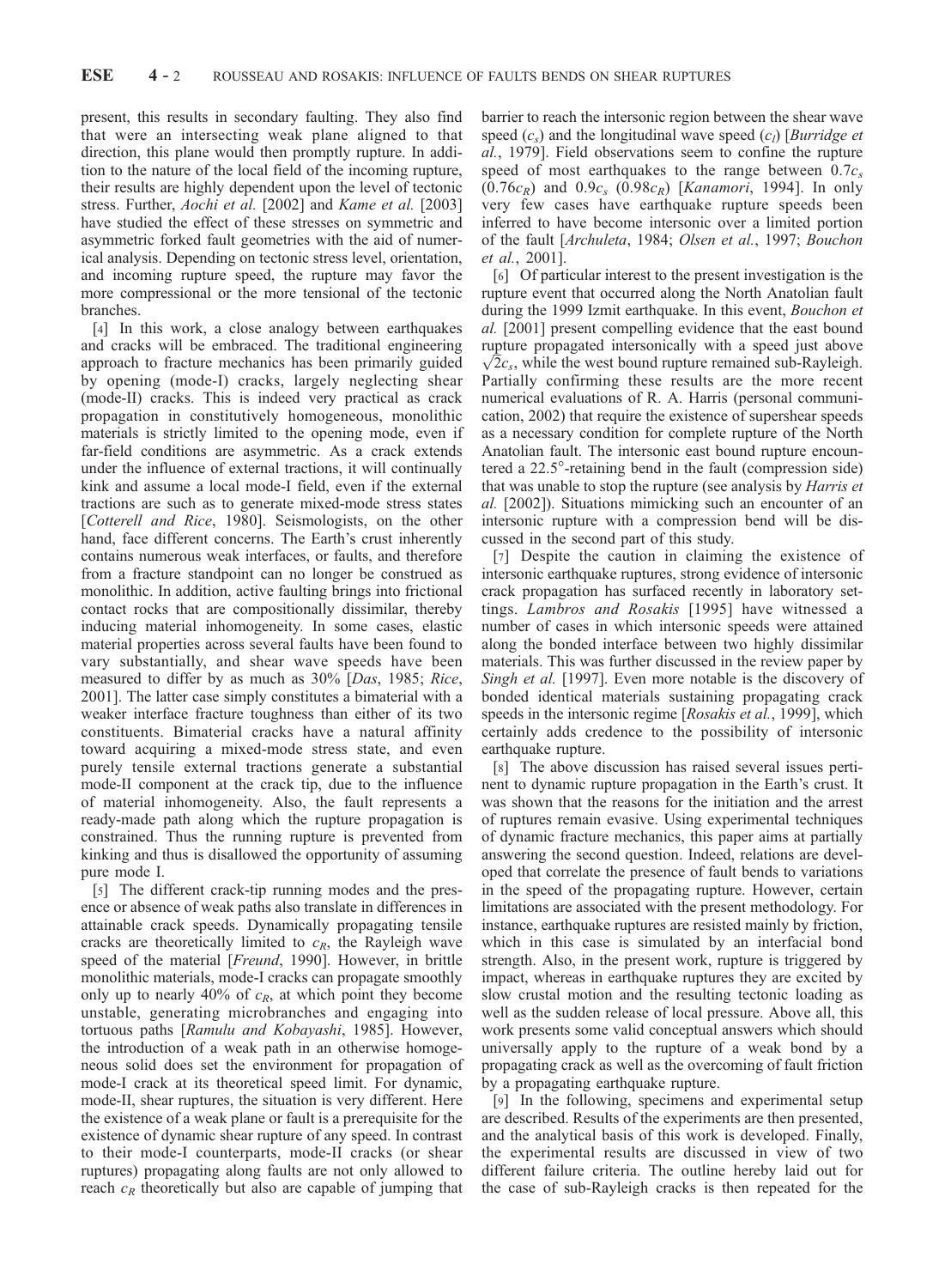

Figure 1. The dynamic photoelastic setup and the high-speed camera.

intersonic case, as it is believed here that earthquake ruptures have the potential of running intersonically.

# 2. Specimen Description and Experimental Apparatus

[10] The study investigates the progression, transmission, or arrest behavior of shear-dominated sub-Rayleigh and intersonic cracks growing along weak paths, as these ruptures encounter fault bends or kinks along their paths. The optical method of photoelasticity is used as a means of visualizing stress fields in real time. The method lends itself particularly well to revealing the essential features of intersonic cracks, such as shear shock waves, and will therefore be used in both cases. In addition, this full-field technique also relates stress field information around propagating cracks. The events are recorded using high-speed photography.

[11] The specimens were composed of Homalite-100, a birefringent polymer with longitudinal, shear, and Rayleigh wave speeds of  $c_l = 2295 \text{ m s}^{-1}$ ,  $c_s = 1310 \text{ m s}^{-1}$ , and  $c_R = 1205$  m s<sup>-1</sup>, respectively. At room temperature and at strain rates prevailing during the experiments  $(10^3 \text{ s}^{-1})$ , the material is extremely brittle and linear elastic.

[12] The specimens were 5 mm thick, 175 mm high, and 200 mm long. The narrowness of the specimens ensured the prevalence of two-dimensional, generalized plane stress conditions. Preferred paths were generated by machining them, beginning halfway through the specimen height on the left side, and following the prescribed route. The two halves were then bonded with a solution having weakened fracture properties with respect to the bulk material but similar elastic properties and density, as measured by Samudrala et al. [2002a]. The weaker adhesive joint traps the moving crack to the prescribed interface, compelling it to retain its originally imposed mode-II state. Although not monolithic, the resulting specimens can be considered to be constitutively homogeneous. Indeed, the existence of a path of lower fracture toughness makes these specimens fracture-wise inhomogeneous but does not, in any sense, affect their continuum mechanics description. Along the interface, a 15-mm-long and 1-mm-wide starter notch was machined. The presence of the notch prevented the immediate transmission of the incoming impact stress waves (applied at the top) to the bottom half. This in turn guaranteed a relatively clean mode-II initiation loading of the notch tip by preventing notch face contact. The kinks in the weak path were placed 75 mm from the left edge. Placement of these alternate paths away from the loading (left edge) of the plate allowed the incoming crack to establish a steady state speed before reaching the bend site, thereby ensuring uniform conditions at the intersection of the two paths. Also, the location of the bend was even farther away from the distant right edge. The specimens were thus designed so that reflected longitudinal waves returning from that edge would not reach the location of the bend until the crack would have moved through the major portion of the alternate path, well beyond the experimental field of observation.

[13] The photoelastic setup is sketched in Figure 1. It consists of a collimated beam generated by an argon-ion continuous laser that is transmitted through a circular polarizer, the specimen, and a second circular polarizer. The information is directed to the iris of a digital high-speed Cordin camera capable of recording 16 frames up to a rate nearing 100 million frames per second. This time resolution is fortuitous, as very high crack speeds are present in some cases encountered here.

# 3. Experimental Observations in the Subsonic Regime

[14] Loading was generated by impact of a steel buffer bonded to the top half of the specimen, near the notch, by a hardened steel projectile. Following impact, an initially planar compressive wave is transmitted to the specimen via the steel buffer. Over the length of the notch, only the top portion of the specimen is loaded. Beyond that location, the compressive wave is gradually transmitted to the bottom. As a result, loading to the latter always lags that of the top. A state of stress thus exists along the interface, wherein a larger amount of shear and compression continually prevails above the adhesive joint. The condition is therefore propitious to crack initiation at the notch tip in a combination of compression and mode II, followed by propagation of a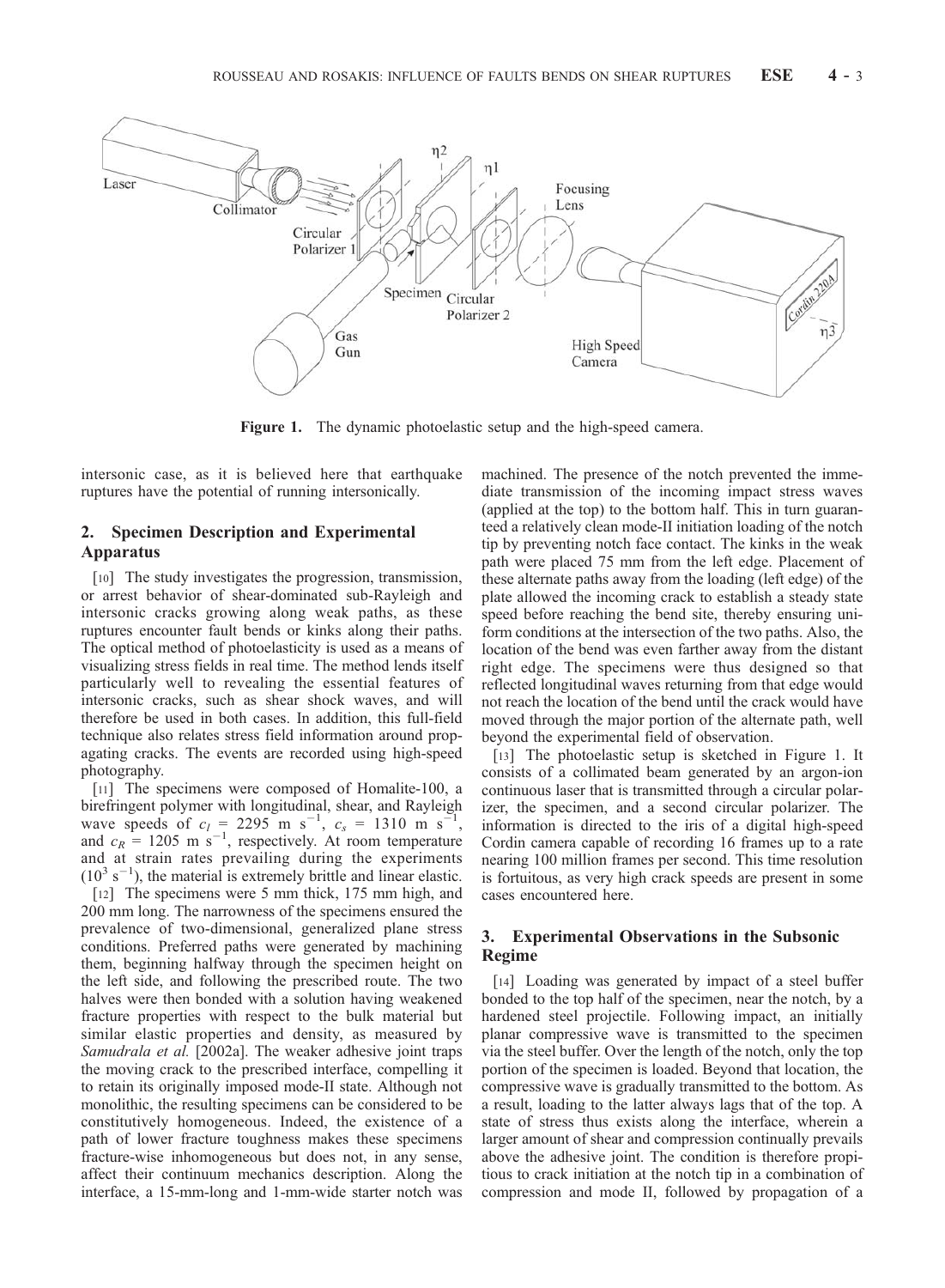

Figure 2. Schematic defining coordinate system convention and the initial state of stress ahead of the growing rupture.

shearing crack, in a manner similar to the stress state presented in the sketch of Figure 2. In addition, since the specimens are impacted on the top half, from left to right, the current experiments are akin to cases where earthquake ruptures feature right-lateral slip.

[15] Further, a coordinate system  $(\eta_1, \eta_2)$ , moving with the crack tip is defined in Figure 2. The origin of the stationary prenotch is located at  $(x, y)$  and is related to the stationary prefiolent is focated at  $(x, y)$  and is related to the<br>moving crack-tip location by  $\eta_1 = x - \int_0^t v(t')dt'$  and  $\eta_2 = y$ . In addition, angular conventions are presented, with positive angles situated above the fault line (counterclockwise) and negative angles situated below the fault line (clockwise). This angular convention is carried over to the specimen geometry, as secondary bend paths are placed at various angles on either side of the main horizontal fault line. Recorded experimental images were centered at the intersection of the primary and secondary planes and encompassed a circular area having a radius of 50 mm.

[16] Figure 3 shows selected frames of the isochromatic fringe patterns recorded for the case of a fault bent  $-35^{\circ}$ toward the extensional side of the specimen. Each frame is identified by the time elapsed following impact and the angle of the bend. These are inscribed on the top left and on the top right corners of the frames, respectively. As in all the experiments conducted in this study, the specimen is loaded at the left edge of the top half. Compressive waves travel



Figure 3. Isochromatic fringe pattern around a mode-II crack propagating at subsonic speed along a weak plane in Homalite-100. The crack continues propagating along a secondary weak path, inclined  $-35^\circ$  toward the extensional side of the specimen. Times after impact are (a) 80 µs, (b) 90 µs, (c) 130 µs, and (d) 170  $\mu$ s. The field of view, of 100 mm, is centered at the intersection of the two weak paths.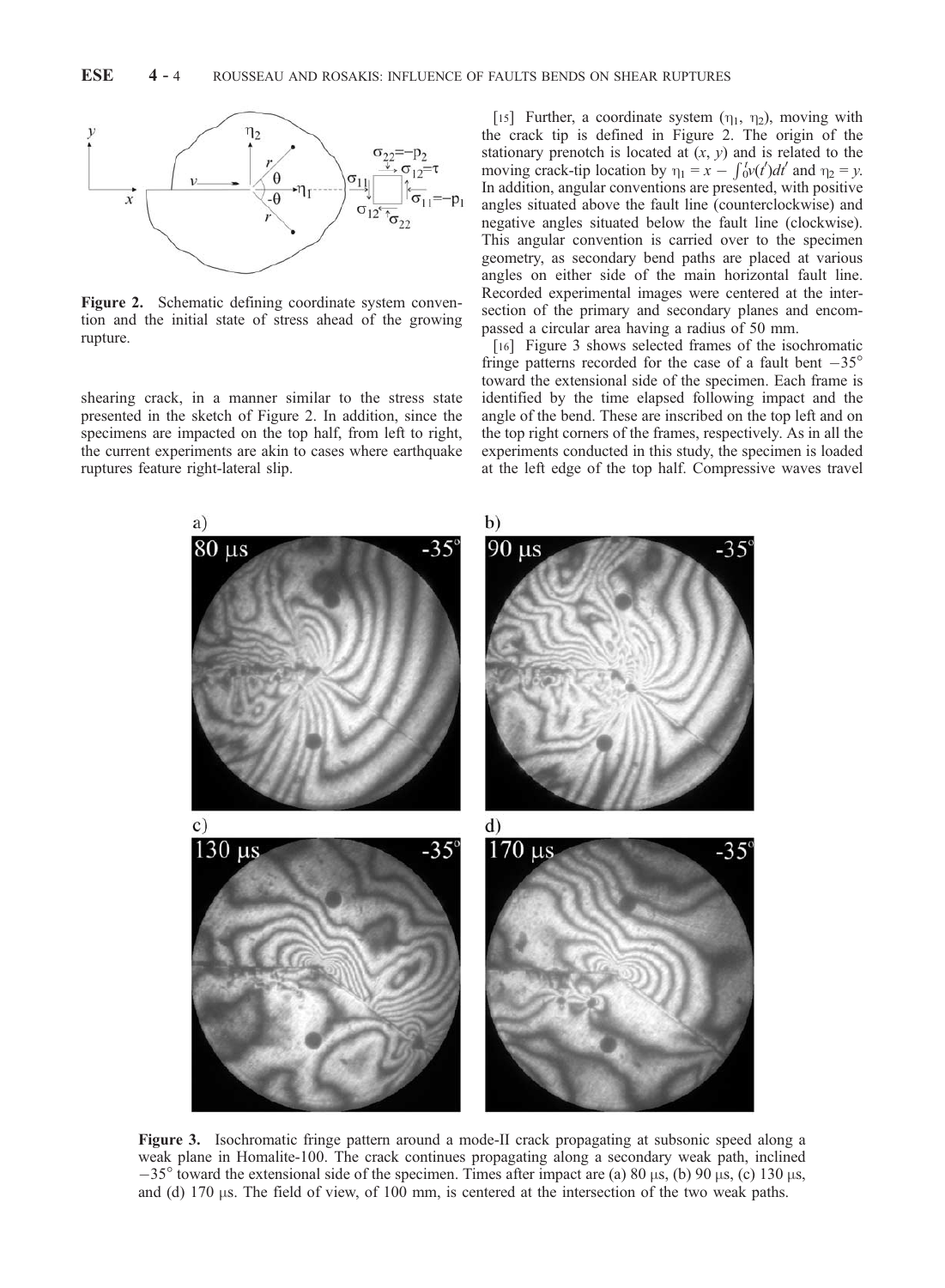

Figure 4. Isochromatic fringe pattern showing a subsonically propagating mode-II crack encountering a weakened plane inclined  $-100^{\circ}$  toward the extensional side of the specimen. Times after impact are (a) 110  $\mu$ s and (b) 160  $\mu$ s.

through the specimen predominantly in the top half and are trailed by disturbances corresponding to the shear waves. Finally, the shear crack follows, since its initiation is delayed and it propagates more slowly along the weak plane. Figure 3a shows the crack as it has just reached the intersection of the two paths. The crack tip can be identified using several indicators. First, its location is usually accompanied by a miniscule shadow spot, which is caused by the very high level of deformation within the immediate vicinity of the crack tip. Second, due to high stresses and the presence of discontinuity, the crack tip is always a rallying point for a very large number of fringes. Also present in the frame are fringes, corresponding to the initial stress wave propagation, that are still making their way through the right portion of the field of view as they are preloading the specimen in a combination of shear and compression.

[17] In the next frame, the crack has veered down to follow the bend and in the process has lost some of its energy. Note that this change in direction is also accompanied by a change in stress state. No longer do predominantly mode-II conditions prevail at the crack tip, but rather, the crack assumes a mixed-mode state. This is not apparent from the photograph. However, it will be shown in a later section that this is the case.

[18] At 130  $\mu$ s, the crack has almost reached the edge of the field of view, with its speed tapered substantially, while still following the weakened interface. Striking in that frame is the fact that the bottom section is almost devoid of fringes and is therefore devoid of stresses. This is caused by the interfacial separation brought about by the moving crack that prevents further transfer of energy between the two sections. The opening component of this decohesion is clear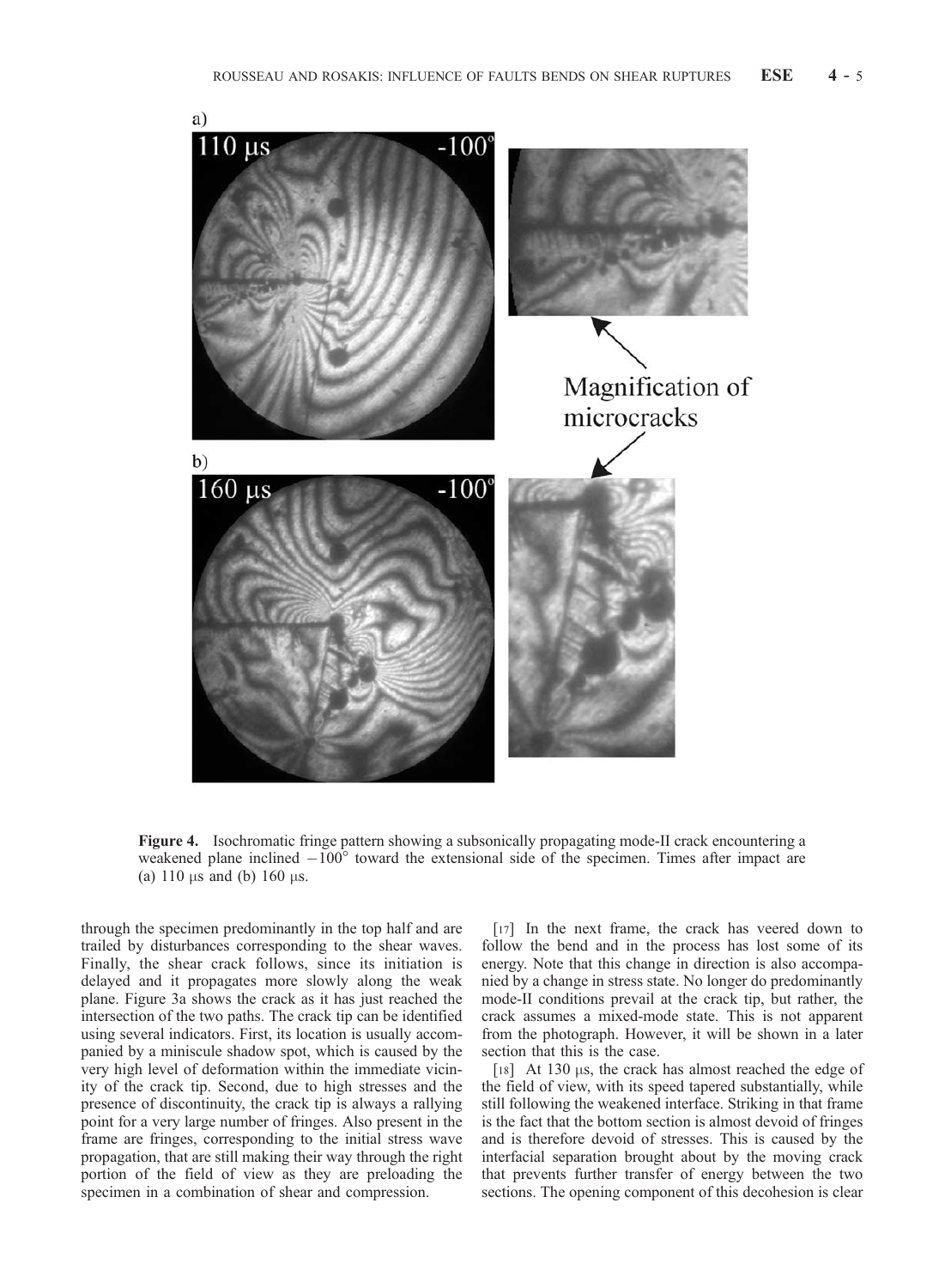

Figure 5. Isochromatic fringe patterns showing subsonically propagating mode-II cracks encountering weakened planes inclined toward the compressional side of the specimens (a) at an angle of  $35^\circ$  and time 200  $\mu$ s and (b) at an angle of 71 $\degree$  and time 170  $\mu$ s.

in the next frame, as a narrow white space along the interface testifies to the complete severance between the two sections.

[19] The next two images, presented in Figures 4a and 4b, are of great interest as they depict the behavior of a subsonic crack upon reaching a backward orientated path ( $\alpha = -100^{\circ}$ ). However, prior to exploring the behavior pertaining to this peculiar geometry, focus will be directed to a character which seems to be universal to all the specimens tested. On the first photograph, a series of shadow spots are present on the extensional side, along the main fault. They correspond to the tips of opening cracks generated as the main shear crack travels along the weak plane. These secondary cracks are periodic and are all inclined at an angle  $\alpha^* \sim$  $-79^{\circ}$  from the direction of crack propagation. The presence of the secondary tensile cracks was explained by Samudrala et al. [2002b] by introducing a finite slip-rateweakening shear cohesive zone behind the shear crack tip. Contact and friction are conjectured to be present along the crack face. Within this model, the biaxial stress state that exists in the cohesive region behind the tip results in maximum principal tensile stresses oriented at an angle  $-\alpha^*$  from the interface. This angle is a function of the cohesive strength of the interface, the crack-tip speed, and the level of velocity weakening. Their possible relation to the field observations of periodic tensile microcracking perpendicular to fault planes in rocks has been discussed by Rosakis [2002].

[20] The results presented in the next frame (Figure 4b) are not a priori intuitive since they essentially show the crack returning toward the direction from which it originated. The crack has indeed turned the corner and proceeded along the provided  $-100^{\circ}$  path, though at a constantly diminishing speed. Again, secondary tensile, periodic cracks accompany the main crack along the weakened bent path, at an angle of  $\alpha^* \sim -71^{\circ}$ . This time, the secondary cracks have grown from the right face of the fault, which has turned extensional with respect to its left side, indicating a change from right-lateral to left-lateral slip as the rupture extends from left to right.

[21] Figure 5a is representative of a specimen having the secondary fault on its compressional side, for a bend angle  $\alpha$  = 35°. In this frame, the crack has already veered around the corner and is halfway through its progression along the bend, a process accompanied by a slight deceleration. Finally, a case is presented in Figure 5b, for which the moving crack failed to follow the bend but instead penetrated the bulk of the material. In this frame, the secondary weakened path is bent  $71^{\circ}$  toward the compressional side of the specimen. Here and in all the subsonic cases where the crack failed in its attempt to follow the specimen interface past the bend, the penetration angle into the Homalite was about  $-40^{\circ}$  on the extensional side. Progression into the material is achieved through a dominant mode-I crack, as evident from the symmetric shadow spots surrounding the growing crack tip. This crack propagates steadily at a speed corresponding to 55% of the Rayleigh wave speed, before prevalence of extensive branching in the form of a fan of tensile branches. In addition to this mechanism, failure also proceeds by the prolonged extension of the last of the periodic microcracks (generated just before the bend), which is inclined at  $-79^\circ$  to the horizontal.

# 4. An Energy Approach to Subsonic Crack Deflection

[22] Consider an incipient crack initiating its growth as a result of an applied far-field pure shear loading. The crack will very promptly try to kink or curve relative to its initial direction in an attempt to assume a pure mode-I symmetric state, unless the latter is suppressed by application of suitably oriented compressive stresses or unless the crack is confined to its own plane in a manner similar to that espoused in the current experiments. If the imposed restrictions come to an abrupt end, the crack may breach into the material under mode I, provided the bulk material fracture toughness is low enough relative to the fault plane. If, on the other hand, another weakened path is presented, the crack may elect to follow it, provided motion along that path would generate energy release rate values surpassing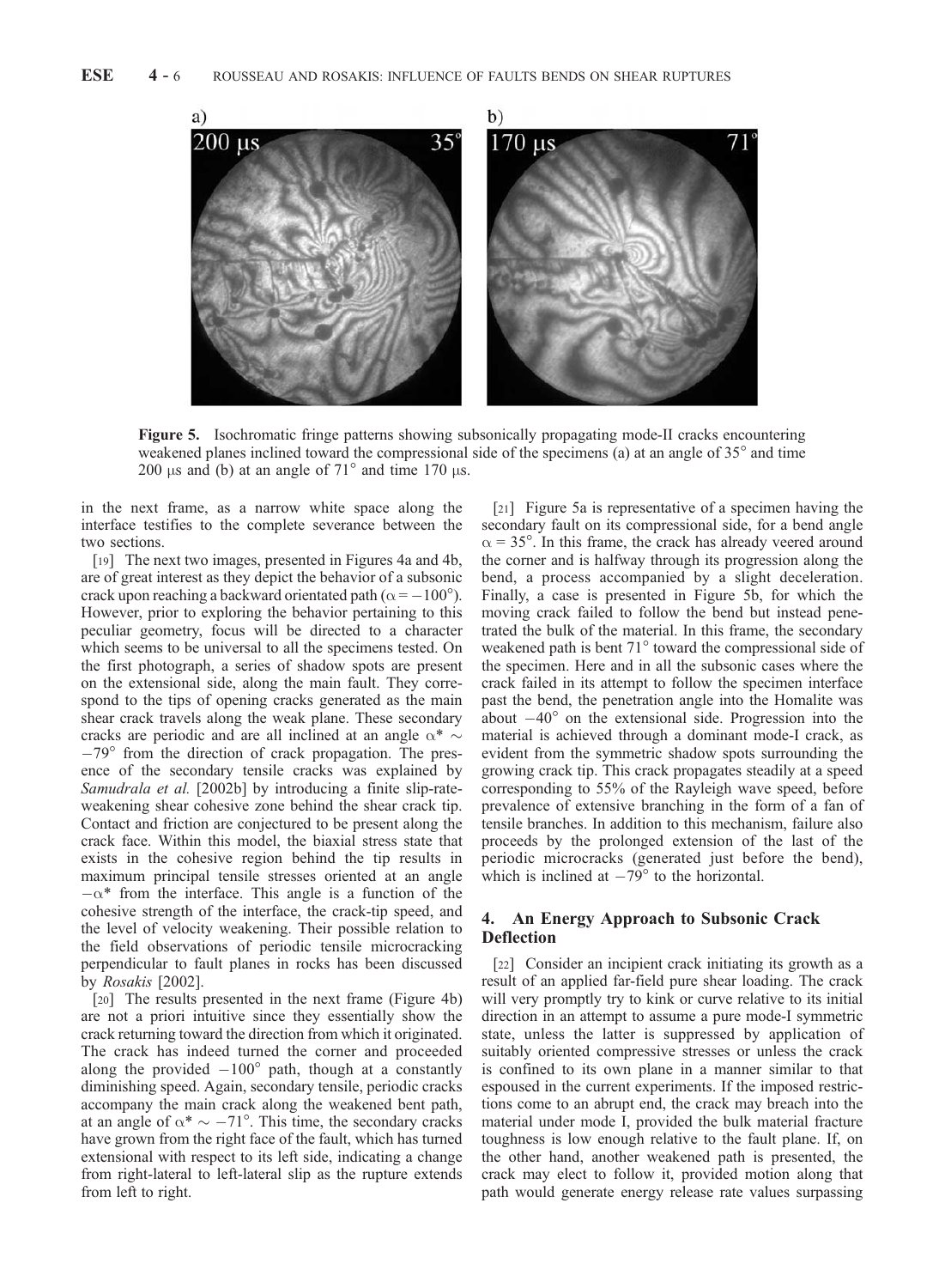those offered by other alternatives. The said propagation would occur under mixed-mode conditions and is precisely the type of crack extension observed experimentally. It remains to be found whether a study of the energies expanded prior to and potentially after the bend can be used to predict continuation around the bend, and if so, forecast postbend crack speed and mode. A similar methodology was used by  $Xu$  et al. [2003], who succeeded in predicting the crack speed of a transmitted crack after deflection at a bent. In their case, the approaching crack was purely mode I while the deflected crack propagated under mixed-mode conditions.

[23] Consider a shear crack propagating along a weak bond in an elastic solid. The crack will advance if the material fracture toughness  $K_{IIC}$  of the weak bond, lying ahead of it, is attained by the mode-II stress intensity factor  $K_{II}$  or if the shear crack growth energy release rate,  $G_{II}$ , exceeds the critical shear fracture energy,  $\Gamma$ , associated with  $K_{IIc}$ . If however, the crack were to propagate along an infinitesimal kink making an angle  $\theta$  with the initial crack direction, mixed-mode conditions will in general exist at its tip. Static or dynamic stress intensity factors associated with the infinitesimal kinked crack can both be obtained in terms of the static stress intensity factor,  $K_{II}$ , of the prekinked path as follows [e.g., Broberg, 1999]:

$$
K_I^d = -\frac{3}{4} \left[ \sin\left(\frac{\theta}{2}\right) + \sin\left(\frac{3\theta}{2}\right) \right] K_{II} k_I;
$$
  

$$
K_{II}^d = \frac{1}{4} \left[ \cos\left(\frac{\theta}{2}\right) + 3 \cos\left(\frac{3\theta}{2}\right) \right] K_{II} k_{II},
$$
 (1)

where  $k_I = [1 - (v/c_R)] / \sqrt{1 - (v/c_I)}$  and  $k_{II} = [1 - (v/c_R)] / \sqrt{1 - (v/c_I)}$  $\sqrt{1-(v/c_s)}.$ 

[24] Inserted in these two relations are the universal functions of crack-tip speed,  $k_I$  and  $k_{II}$  [*Freund*, 1990], which account for the kinetic state of the rupture. For the quasi-static case ( $v \rightarrow 0$ ) both functions reduce to a value of 1. After crack kinking, equation (1) will be evaluated with  $v = v_2$ , while prior to kinking, v will be taken to be  $v_1$ and  $\theta = 0^{\circ}$ . A dynamic failure criterion based on energy can now be formulated for growth both before and after kinking:

$$
G_{\theta} = \frac{(1 - \nu^2)}{E} \frac{\nu^2}{(1 - \nu)c_s^2 D} \left[ \alpha_l (K_l^d)^2 + \alpha_s (K_{II}^d)^2 \right] \ge \Gamma, \qquad (2)
$$

where

$$
D = 4\alpha_l \alpha_s - \left(1 - \alpha_s^2\right)^2,\tag{3a}
$$

$$
\alpha_l = \sqrt{1 - \left(\nu^2/c_l^2\right)},\tag{3b}
$$

and

$$
\alpha_s = \sqrt{1 - \left(\nu^2/c_s^2\right)}.
$$
\n(3c)

[25] Inserting equation (1) into equation (2) and taking the ratio of the resulting inequality for values of  $\theta = \alpha$  ( $v = v_2$ ) and  $\theta = 0^{\circ}$  ( $v = v_1$ ), respectively, one can conclude that the crack



Figure 6. Ratio of the energy release rates of the secondary path to that of the primary path at the limit  $v_2 \rightarrow 0$ . The analysis is valid only for mode-II crack propagating at subsonic speeds along the primary plane. Crack deflection toward the incline is allowed only in the region above the line  $(\Gamma_2/\Gamma_1)$ , which represents the toughness ratio of the incline to that of the main plane.

would be able to proceed in the kinked direction only if this ratio reaches or exceeds unity. In the expression to follow, subscript "1" is associated with prebend speed and subscript "2" refers to crack speed after the kink. The requisite inequality, which is valid for both plane stress and plane strain, can be written as

$$
\frac{G_{\theta=\alpha,2}}{G_{\theta=0,1}} = \frac{v_2^2 D_1}{v_1^2 D_2}
$$
\n
$$
\frac{9\alpha_{l,2}(k_{l,2})^2 \left[\sin\left(\frac{\theta}{2}\right) + \sin\left(\frac{3\theta}{2}\right)\right]^2 + \alpha_{s,2}(k_{l,2})^2 \left[\cos\left(\frac{\theta}{2}\right) + 3\cos\left(\frac{3\theta}{2}\right)\right]^2}{16\alpha_{s,1}(k_{l,1})^2} \ge 1.
$$
\n(4)

[26] Speeds  $v_2$  exceeding zero indicate a propensity for the crack to follow the secondary path, provided the left side of inequality (4) exceeds unity. The expression is plotted in Figure 6 at the limit  $v_2 \rightarrow 0^+$ , for several values of  $v_1$ registered during the experiments. The angles for which the energy ratio is greater than one have therefore the potential for kinked growth. The graphical data of Figure 6 indicate the possibility for crack growth around a bend for all angles inferior to  $153^\circ$ . Note that energy does not differentiate between angular orientation and gives equal probabilistic weight to crack motion along angles  $\theta$  and  $-\theta$ . However, the methodology cannot account for the highly compressive state of stress that suppresses the possibility of crack advancement in the major portion of the positive angular domain by producing extensive frictional dissipation associated with crack-face contact. This shortcoming is clearly associated with the assumption that the transmitted crack faces remain traction and dissipation free even for positive kink angles. Consequently, it is felt that this criterion can only be accurate for the extensional side of the specimens. Finally, inequality (4) can also be used as a predictive tool for the speed  $v_2$ . By using the equation as an equality, the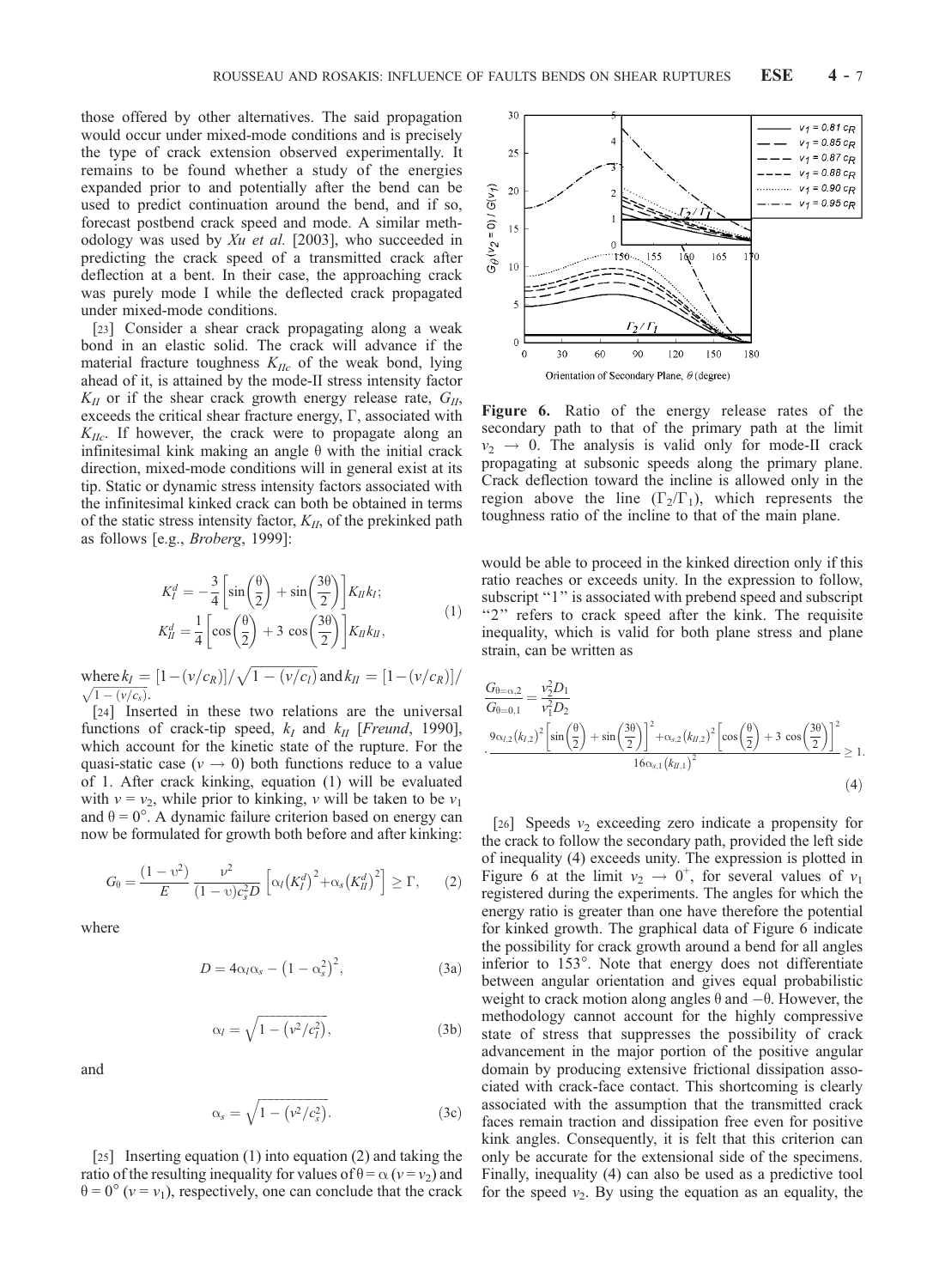speed along the kink can be retrieved, providing motion through the kink angle is allowed as per Figure 6.

## 5. The Subsonic Singular Crack-Tip Stress Field

[27] The inability of the previous method in segregating positive and negative angles of crack orientation will be remedied by alternatively scrutinizing the dynamic, asymptotic stress fields in the immediate vicinity of a shear crack propagating dynamically in the sub-Rayleigh regime, along a prescribed straight line path representing the ''incoming'' branch of a kinked weak plane or fault. Let such a crack assume a pure mode-II stress state as it grows along the horizontal direction. Further, let the polar coordinates at the instantaneous crack tip be defined as in Figure 2. The asymptotic form of the stress and deformation fields for such a case has been provided by Freund [1990] and is repeated here:

$$
\sigma_{11} = -\frac{K_{II}^d}{\sqrt{2\pi r}} \frac{2\alpha_s}{D}
$$

$$
\cdot \left\{ \left( 1 + 2\alpha_l^2 - \alpha_s^2 \right) \sin\left(\frac{\theta_l}{2}\right) / \sqrt{\gamma_l} - \left( 1 + \alpha_s^2 \right) \sin\left(\frac{\theta_s}{2}\right) / \sqrt{\gamma_s} \right\},\tag{5}
$$

$$
\sigma_{22} = \frac{K_{II}^d}{\sqrt{2\pi r}} \frac{2\alpha_s \left(1 + \alpha_s^2\right)}{D} \left[ \sin\left(\frac{\theta_l}{2}\right) / \sqrt{\gamma_l} - \sin\left(\frac{\theta_s}{2}\right) / \sqrt{\gamma_s} \right], \tag{6}
$$

$$
\sigma_{12} = -\frac{K_{II}^d}{\sqrt{2\pi r}} \frac{1}{D}
$$

$$
\left\{ 4\alpha_l \alpha_s \cos\left(\frac{\theta_l}{2}\right) / \sqrt{\gamma_l} - \left(1 + \alpha_s^2\right)^2 \cos\left(\frac{\theta_s}{2}\right) / \sqrt{\gamma_s} \right\}.
$$

$$
(7)
$$

[28] All variables pertaining to these equations have been defined earlier, except for the following:

$$
\gamma_l = \sqrt{1 - (v \sin(\theta)/c_l)^2}, \quad \theta_l = \tan^{-1} (\alpha_l \tan(\theta));
$$
  

$$
\gamma_s = \sqrt{1 - (v \sin(\theta)/c_s)^2}, \quad \theta_s = \tan^{-1} (\alpha_s \tan(\theta)).
$$
 (8)

[29] These stresses govern deformation only in the immediate vicinity of the crack tip. Further away from the crack tip, geometric and far-field effects can make a significant contribution. These, however, are disregarded, as only the singular stresses are conjectured to contribute to initiation of local bifurcation off the fault path, especially in the absence of static far-field loading as in the experiments described earlier. When substantial levels of far-field loading are present, the above assumption is expected to be less accurate, as rationalized by Kame et al. [2003], and in such cases the entire stress state is expected to play an important role. Along every possible kink angle, a combination of the shear stress ( $\sigma_{r\theta}$ ) and the opening hoop stress  $(\sigma_{\theta\theta})$  along that direction will act in concert to control the bend direction and overcome local toughness. Thus these stresses, derived from equations  $(5)$ – $(7)$ , are plotted in



Figure 7. Angular variation of the dynamic crack-tip stress fields for subsonic mode-II rupture occurring at speeds of (a) 0.80  $c_R$  and (b) 0.95  $c_R$ .

Figure 7, normalized with respect to the factor  $K_{II}/\sqrt{2\pi r}$ , which is common to all stress components. The plots are generated for incoming speeds along the main rupture path at levels of  $v_1 = 0.80c_R$  and  $v_1 = 0.95c_R$ , which encompasses the speed range recorded during the experiments. This approach is indeed the one suggested by Poliakov et al. [2002] for the analysis of the more general case of a statically preloaded kinked fault hosting a subsonically growing rupture. As noted by these authors and as is evident from the figure, the dependence of the stresses on incoming speed is striking as can also be surmised from the structure of the above equations. First, within that narrow speed range, the stresses experience an increase in magnitude, with speed sometimes exceeding a factor of two. Second,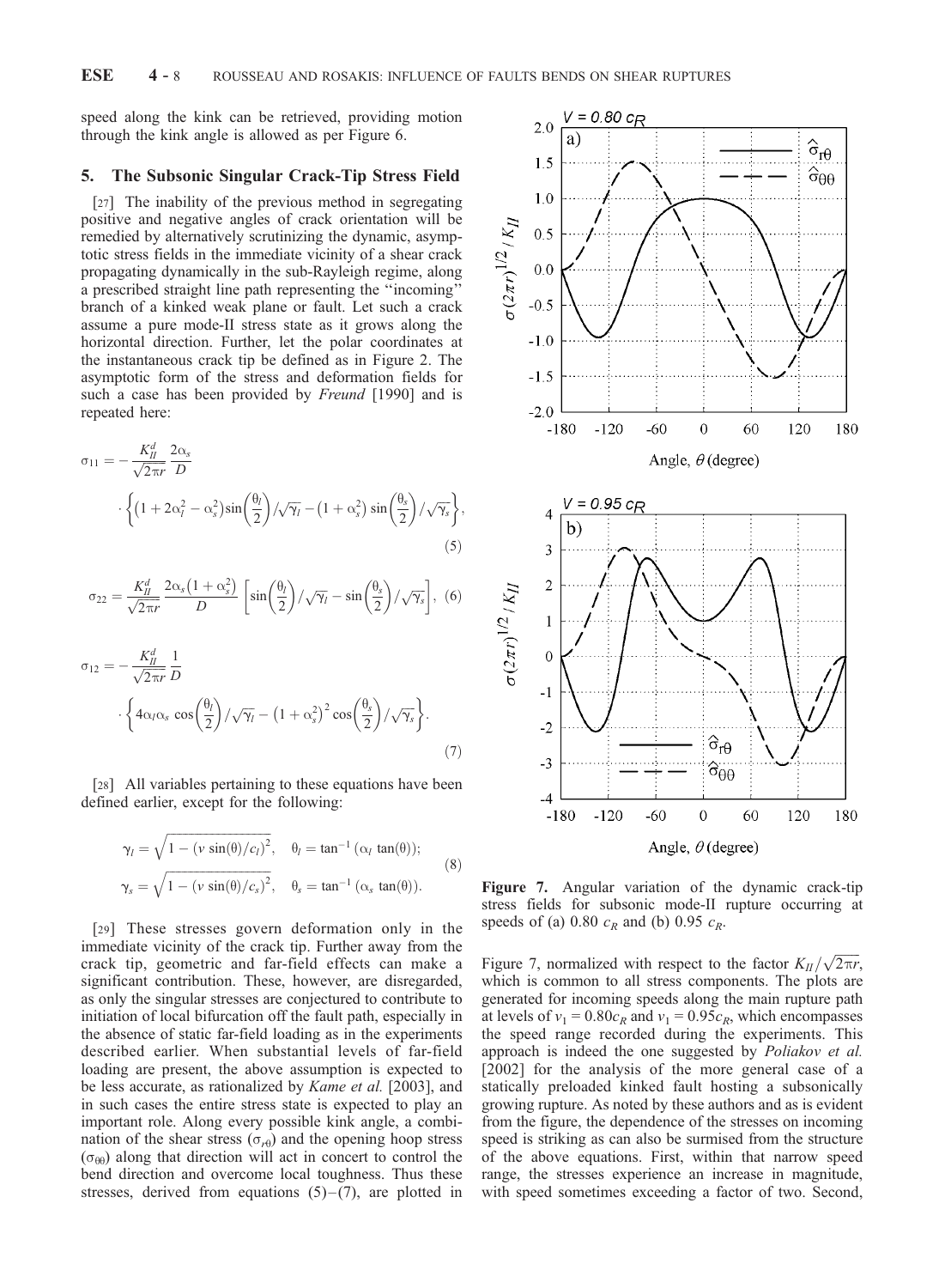for lower speeds, whereas three shear extrema are present at  $0^{\circ}$  and  $\pm 136^{\circ}$ , as the incoming speed approaches  $c_R$ , the  $0^{\circ}$ maximum is transposed into two maxima appearing at  $\pm 71^\circ$ . Note also that the shear component is symmetric with respect to the main fault line, whereas the hoop stress is antisymmetric about the same plane. Since the sign of the hoop stresses is positive on the extensional side, the likelihood of activating a branch that lies on that side is far greater than achieving the same on the compressional side, where the hoop stress is negative. This would tend to counteract secondary growth along an upward bend. A criterion based on critical levels of stress can now be formulated.

[30] Generalizing the type of reasoning presented above, one can attempt to formulate a stress-based criterion of kinking that would perhaps describe both opening and shear-dominated crack initiation along a kinked path. For a coherent interface and in the absence of frictional strength, one may follow the work of Camacho and Ortiz [1996] and introduce a particular combination of the traction components  $\sigma_{\theta\theta}$  and  $\sigma_{r\theta}$  acting on the interface, due to an approaching crack tip, as the driving force responsible for decohesion. This driving force should reach or exceed the strength of the interface for cracks to be initiated along it. This criterion is usually stated as follows:

$$
\sqrt{\sigma_{\theta\theta}^2 + \beta^2 \sigma_{r\theta}^2} \ge \sigma_0,\tag{9}
$$

where  $\sigma_0$  is the opening strength of the interface and  $\beta$  is a weight factor allowing for different levels of opening versus shear strength. In fact, inspection of inequality (9) implies that  $\beta = \sigma_0/\tau_0$ , where  $\tau_0$  is the shear strength of the interface. Relation (9) can now be generalized to include possible contributions to the shear strength of the interface arising from frictional resistance to sliding in the presence of compressive components of traction. A simple way to do so is to require that the generalized traction should reach or exceed a level of strength which also depends on the level of the compressive normal tractions, if present. The kinking criterion will now be expressed as

$$
\sqrt{\langle \sigma_{\theta\theta} \rangle^2 + \beta^2 \sigma_{r\theta}^2} \ge \beta [\tau_0 + \mu \langle -\sigma_{\theta\theta} \rangle]. \tag{10}
$$

[31] In the above inequality, any function enclosed within the bracket is defined as:

$$
\langle m \rangle = \begin{cases} 0, & m < 0 \\ m, & m \ge 0 \end{cases}.
$$

[32] The combination ( $\tau_o + \mu \langle -\sigma_{\theta\theta} \rangle$ ) represents the shear strength of the interface, augmented by a Coulombic contribution which is activated only if the normal hoop stress is compressive. Indeed, when this normal stress  $\sigma_{\theta\theta}$  is compressive, the criterion becomes

$$
\sigma_{r\theta} + \mu \sigma_{\theta\theta} = \sigma_{r\theta} - \mu |\sigma_{\theta\theta}| \ge \tau_0, \tag{11}
$$

which is exactly the criterion used by *Poliakov et al.* [2002] in their discussion of kinking and branching.

[33] When, on the other hand,  $\sigma_{\theta\theta}$  is tensile or zero, then the criterion reduces to the one presented in inequality (9). It should also be noted at this point that the above-postulated criterion has been expressed with respect to the traction components  $\sigma_{\theta\theta}(r, \theta)$  and  $\sigma_{r\theta}(r, \theta)$  acting on the kinked fault line due to the presence of a dynamically growing crack whose position is at the kink point. The traction components are expressed with respect to distance r measured from the instantaneous location of this crack tip which is moving with speed, v, and can either be sub-Rayleigh or intersonic. In both cases, the general form of the asymptotic stress components is separable in  $r$  and  $\theta$  and can be expressed as

$$
\sigma_{r\theta} = (A/r^{q(\nu)})\hat{\sigma}_{r\theta}(\theta,\nu), \quad \sigma_{\theta\theta} = (A/r^{q(\nu)})\hat{\sigma}_{\theta\theta}(\theta,\nu). \tag{12}
$$

[34] In the above expression,  $\hat{\sigma}_{r\theta}(\theta, v)$  and  $\hat{\sigma}_{\theta\theta}(\theta, v)$  are the angular distributions of stress and  $\theta$  is measured counterclockwise from the direction of propagation of the incoming crack. The dependence on the radial distance  $r$  is governed by a function of speed  $q(v)$  called the singularity exponent, while  $A$  is an amplitude factor common to all stress components. In the sub-Rayleigh regime,  $A = K_{II}^d$ , the dynamic mode-II stress intensity factor, and  $q(v) = 1/2$  for every  $v$  between zero and  $c_R$ . For intersonic crack growth,  $A$ is denoted by  $K_{II}^{*d}$  while  $q(v)$  is a continuous and smooth function of crack-tip speed that varies between zero at  $v = c_s$ function of crack-tip speed that varies between zero at  $v = c_s$ <br>to 1/2 at  $v = \sqrt{2}c_s$  down to zero at  $v = c_l$ . In both speed regimes (with the exception of the exact speed  $v = c_s$  and  $v = c_l$ ) the crack-tip field is singular according to the linear elastic model and the stresses become unbounded as  $r \to 0$ . Indeed, if one substitutes relation (12) into the full-fledged criterion expressed in relation (10), one has

$$
\sqrt{\langle \hat{\sigma}_{\theta\theta} \rangle^2 + \beta^2 \hat{\sigma}_{r\theta}^2} \ge \beta \Big( \tau_o r^{q(\nu)} + \mu \langle -\hat{\sigma}_{\theta\theta} \rangle \Big). \tag{13}
$$

[35] As  $r \rightarrow 0$ , the first term of the right-hand side becomes much smaller than all other terms and can be neglected (this is true only for  $v \neq c_s$ ,  $c_l$  where  $q(c_s) = q(c_l) = 0$ ). By collecting all contributions in the left-hand side of inequality (13), the criterion can be expressed with respect to a normalized stress,  $\hat{\sigma}(\theta, v)$ , involving the angular functions of crack-tip speed as follows:

$$
\hat{\sigma}(\theta,\nu)\equiv\left(\sqrt{\left(\langle\hat{\sigma}_{\theta\theta}\rangle/\beta\right)^2\!+\!\hat{\sigma}_{r\theta}^2}-\mu\langle-\hat{\sigma}_{\theta\theta}\rangle\right)\geq 0.\quad\quad(14)
$$

[36] The expression no longer involves the shear bond strength  $\tau_0$ . Inequality (14) suggests that to first order and in the absence of substantial static far-field stress, the approaching crack tip has to overcome only the frictional strength  $\mu \langle -\hat{\sigma}_{\theta\theta} \rangle$  caused by its own asymptotic and singular field through compression and the resulting frictional resistance. This analysis is valid only for a strictly asymptotic interpretation of the rupture behavior. If, on the other hand, a cohesive model were to be implemented, neglecting the fault strength would be inappropriate, and the argument would be subject to modification. The variable  $\beta \equiv \sigma_0/\tau_0$  was determined experimentally to be 1.875. The friction coefficient  $\mu$  in this crude model should be identified as the dynamic friction coefficient and lies much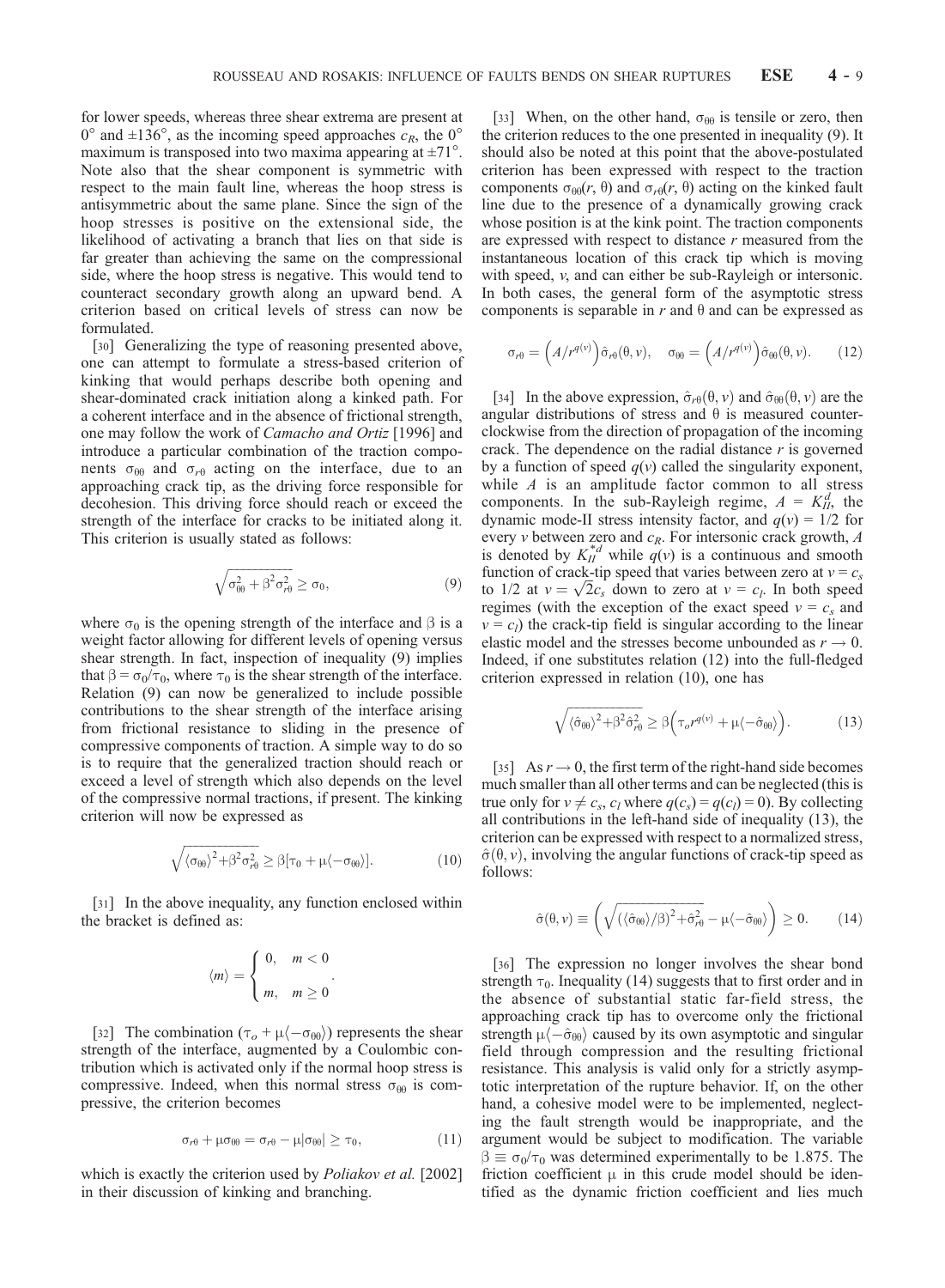

Figure 8. Variation of the normalized driving stress measure  $\hat{\sigma}(\theta, v)$  as a function of incoming rupture speed,  $v_1$ .

below the static value measured to be 0.84. In the first series of discussions,  $\mu$  will be set to tan (30°) or 0.577. This is a value very close to the one assumed by *Harris et* al. [2002] in their recent study of intraearthquake triggering in relation to the 1999 Izmit earthquake. A parametric investigation that follows the initial analysis will allow  $\mu$  to drop all the way down to 0.1.

[37] The dependence of the stresses on the speed of the incoming crack again becomes obvious upon inspection of the angular variation of the stresses plotted in Figure 7, as is the speed dependence of  $\hat{\sigma}(\theta, v)$  plotted in Figure 8. Note, in particular, that as the incoming crack speed approaches  $c_R$ , the angular stress variation deviates substantially from those corresponding to lower values of velocities, all of which congregate within a relatively limited range. This is expected, as Figures 6 and 7 do forecast a unique separation near  $c_R$ .

[38] Finally, it should be noted that, given a fixed speed,  $v_1$ , of the incoming crack, for those kink angles  $\alpha$  < 0 such that  $\hat{\sigma} (\alpha, v = v_1) < 0$ , the criterion would preclude any crack growth along the weak kinked path. On the other hand, for angles such that  $\hat{\sigma}(\alpha, v_1) \geq 0$ , crack growth along a kink would be favored. For the latter case, the kinked crack would propagate with a speed  $v_2 \neq v_1$ . The magnitude of  $\hat{\sigma}(\alpha, \nu_1)$  represents the level of crack driving force available to an outgoing kinked crack at each angle  $\alpha$  due to the arrival of an incoming crack whose speed was  $v_1$ . One would expect the speed of the outgoing crack to vary proportionally to this level of driving force. This suggestion will be investigated experimentally in the following sections.

#### 6. Discussion of the Subsonic Results

[39] In this section, the experimental, results will be revisited and compared to the two criteria developed in

the previous sections. Raw speeds were first obtained by recording the location of the crack tip from the high-speed camera records and by using a central difference scheme to differentiate the crack length time history. These speeds were then normalized by  $c_R$  and plotted for each experiment, with respect to instantaneous crack-tip location. Figure 9 shows such a speed history for the case of a secondary path bent 35° toward the compressional side of the specimen. The dashed vertical line dividing the plot, with an abscissa value of zero, represents the intersection point between the main horizontal and the incline planes. In other words, it marks the location of the kink. Therefore data points left of the vertical line refer to progression along the main path, and to the right of the vertical line are data points corresponding to motion along the incline. The crack cruises along the primary fault within a narrow range, arriving at the corner of the bend with a speed of  $v_1 = 0.88c_R$ . Following kinking around the bend, a drop in speed to  $v_2 = 0.82c_R$  is recorded. Only very few data points are available along the secondary path. These, however, do not show much variation, which would indicate that a steady state speed is reached rather quickly in this case. Figure 10 includes several plots of the same general geometry corresponding to secondary faults situated on the extensional side of the specimen. In the first plot (Figure 10a), measured speeds at kink angles of  $-35^{\circ}$  and  $-71^{\circ}$  are combined. Kink angles of  $-100^{\circ}$  and  $-103.5^{\circ}$  are combined in Figure 10b. Common to these four cases is the decrease in crack-tip speed following the intersection of the two paths. This speed drop becomes more pronounced as the angles become more obtuse. Also, the general trend is for the speed along the secondary fault to diminish further before attaining a steady state level.

[40] Some level of uniformity in the interpretation of these results is accomplished by computing the ratio of



Figure 9. Speed history for a crack propagating in mode II along a weak plane, in the subsonic regime, and encountering an incline at 35° toward the compressional side of the specimen.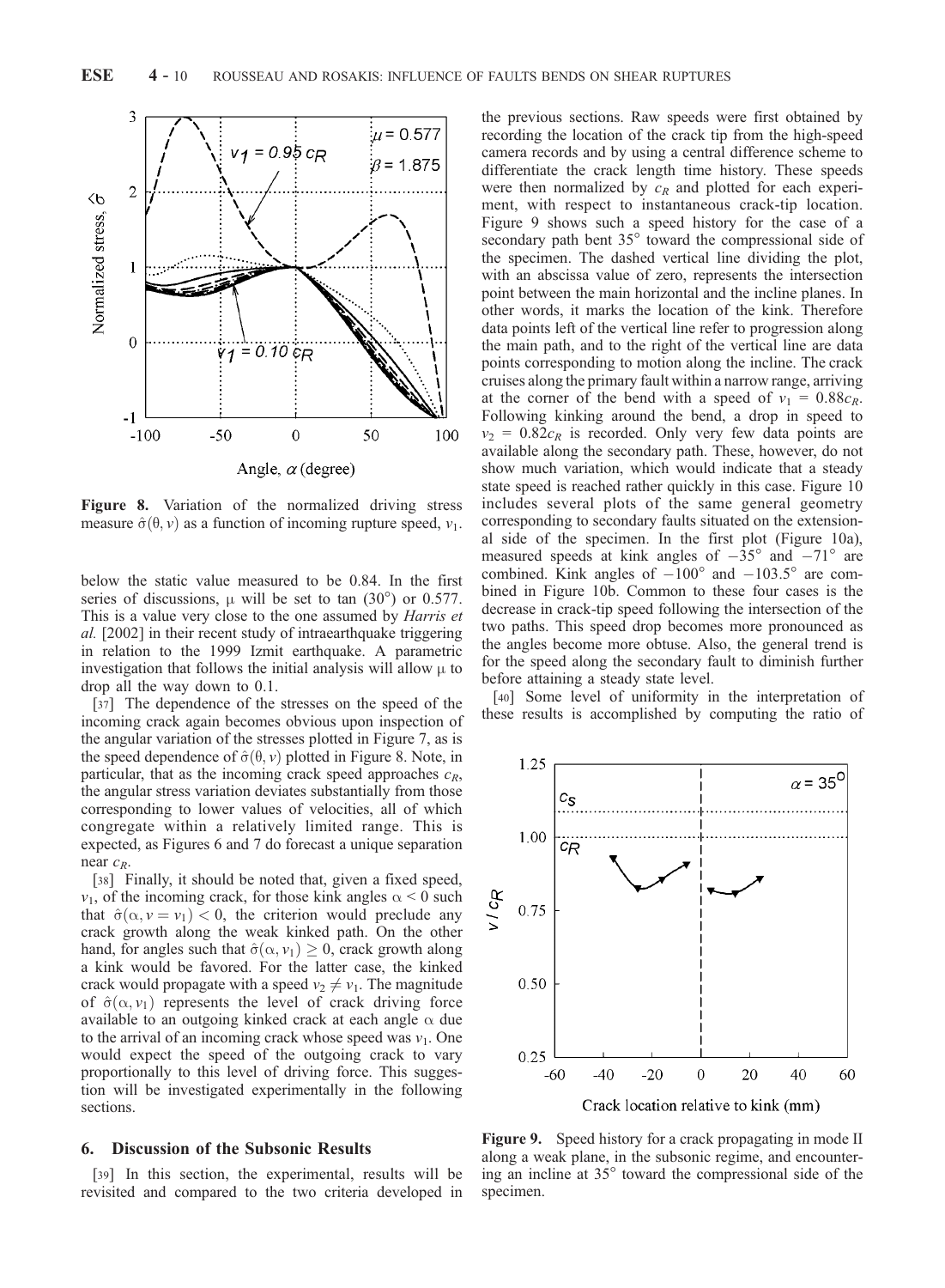

Figure 10. Speed history for a crack propagating in mode II along a weak plane, in the subsonic regime, and encountering a secondary weak plane. All fault bends are toward the extensional side of the specimens at angles of (a)  $-35^{\circ}$  and  $-71^{\circ}$  and (b)  $-100^{\circ}$  and  $-103.5^{\circ}$ .

the initial speed of the moving crack recorded just after kinking to the crack speed along the primary plane just before kinking for the various specimens tested. The speed ratio was then plotted with respect to the kink angle of the secondary fault, as presented in Figure 11. The reference point is at an angle of  $0^\circ$ , at the vertical line separating the positive and negative portions of the abscissa, for which case,  $v_2/v_1 = 1$ . On the extensional side, there is a gradual decrease in the speed ratio with increasing angle, up to  $-100^{\circ}$ , after which point the drop in speed ratio becomes drastic. At  $-136^\circ$  and beyond, the crack can no longer continue on the secondary path, but instead branches into the bulk material. At an angle of  $35^\circ$ , the initial branching

crack speed is slightly lower than that of its tensile counterpart. Finally, at  $71^\circ$  and beyond, further crack extension is not possible. Note that no data were available between  $-103.5^{\circ}$  and  $-136^{\circ}$  or between 35° and 71°. Thus the exact angles for which secondary fault triggering is unattainable is not known.

[41] The experimental results are highly dependent upon the incoming crack-tip speed, confirming the original observation of Poliakov et al. [2002]. Because  $v_1$  varies between experiments, the results are better understood if experiments and theoretical projections (left-hand side of inequality (4)), which includes the same speed dependence, are viewed simultaneously. The theoretical predictions based on the energetic arguments are superimposed on the plot for the extensional side. Only the discrete theoretical points are computed by using, in each case, the exact incoming crack speed measured in each individual experiment. There is excellent agreement between the two from 0<sup>o</sup> to  $-100^{\circ}$ , where theoretical and experimental data partially conceal each other. At  $-136^{\circ}$ , the theory predicts a sharp drop in  $v_2$ , not drastic enough, however, as to suppress secondary branching, as observed experimentally. Recall that Figure 6 would forecast crack arrest at the end of the primary plane only for secondary plane angles more obtuse than  $\alpha = -153^{\circ}$ . Nevertheless, this difference constitutes but a mere shift in the data, whereas overall behavior and trends remain identical. Thus it can be concluded that the energy criterion may be used with great confidence in studying extensional fault branching.

[42] Next, the focus must be placed on the theoretical considerations based on the singular crack-tip stress field and the stress criterion of inequality (14). To that aim, the experimental data are plotted again in Figure 12, accompanied by visual representation of inequality (14) at locations corresponding to the experiments. Theoretical points are normalized to unity for the case of a straight, unkinked fault  $(\alpha = 0^{\circ})$ . It is suspected here that there exists a correlation between predicted driving stress and normalized kink speed. Consequently, the two normalized quantities are plotted on



Figure 11. Experimentally measured and theoretically predicted ratio of outgoing to incoming crack speeds as the cracks are engaged along fault bends of various inclinations. Theoretical predictions  $v_2/v_1$  are based on the energy criterion. Incoming mode-II cracks are subsonic.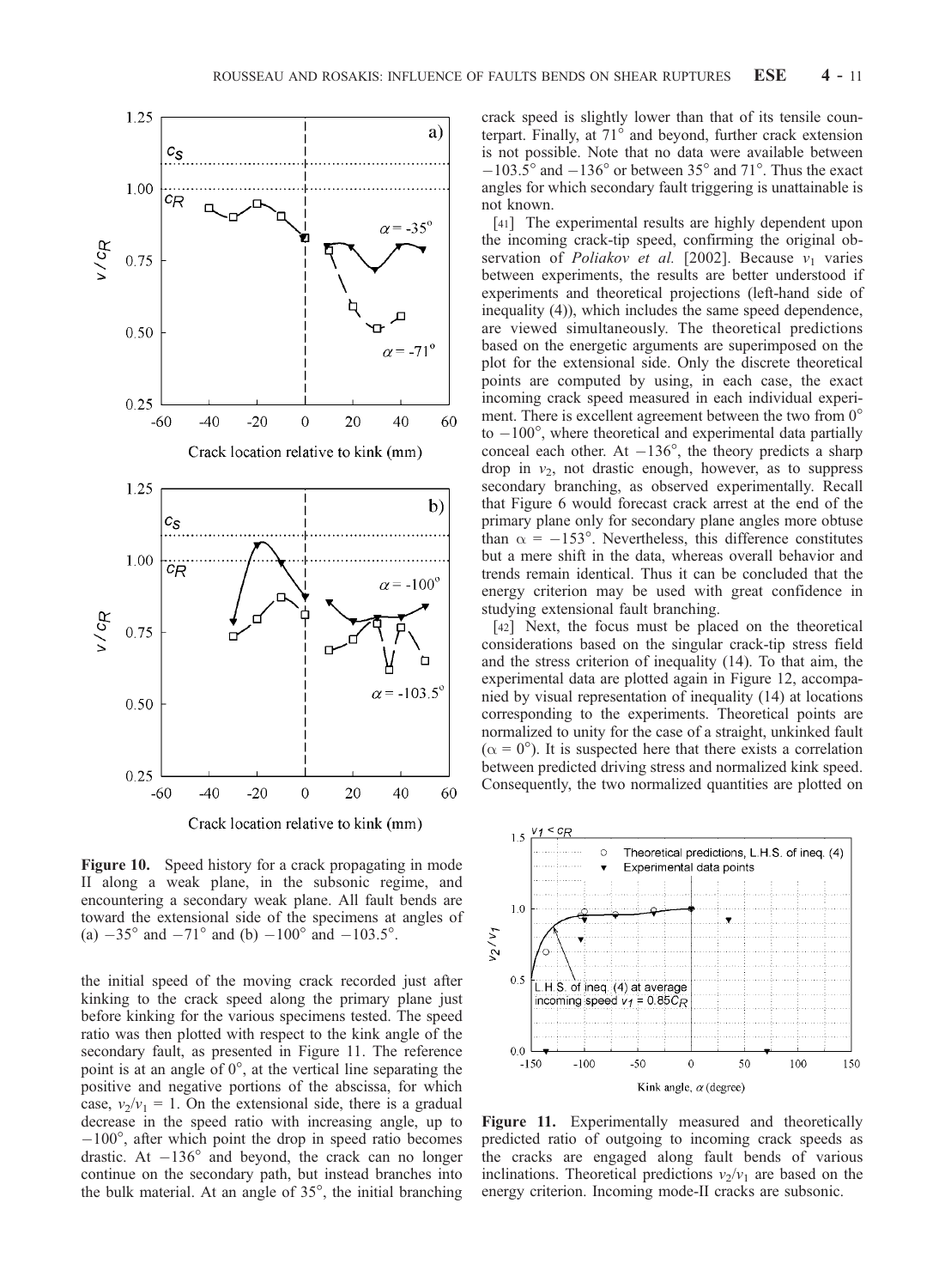

Figure 12. Experimentally measured and theoretically predicted ratio of outgoing to incoming crack speeds as the cracks are engaged along fault bends of various inclinations. Theoretical predictions of the normalized driving stress measure  $\hat{\sigma}(\theta, v_1)$  are based on the asymptotic crack-tip stress field. Incoming mode-II cracks are subsonic.

the same graph to verify this suspicion. The first few theoretical points, up to  $-100^{\circ}$ , overestimate the experimental ones only by a small percentage. The speed ratios at  $-103.5^\circ$  are not as accurate but still well predicted by the theory. At  $-136^{\circ}$ , on the other hand, the theory highly overestimates the speed ratio. Based on the crack-tip stress field, branching would also be expected in the remaining angles corresponding to the extensional side of the fault, though with a greatly reduced probability. On the compressional side, the normalized branching speed is overestimated at  $71^\circ$  but differs only slightly at  $35^\circ$ . Though not fitting impeccably for each angle studied, the relative normalized driving stress levels from inequality (14) offer the same overall trends as do speeds obtained experimentally. The predictive abilities of inequality (14) are comparable to those of inequality (4). Furthermore, the former presents the additional benefit of predicting the level of propagation possible along a kink situated on the compressional side. Predictions of inequality (14) over the pertinent range of data, for a single average speed  $v_1$ , are also presented in Figure 12. Overall agreement with the experimental data is present. However, the plot is burdened by oscillations that make it depart from full accord with the experimental data. It must be reemphasized, however, that the experimental data correspond to different values of incoming crack-tip speed, while the continuous  $\hat{\sigma}(\theta, v)$ curve was calculated assuming a constant incoming speed value taken to be the average of the experimentally measured incoming crack-tip speeds. Therefore this apparent dissension does not detract from the excellent predictive capabilities of the crack-tip stress field approach, which is very apparent in the comparison between discrete solid or open symbols.

# 7. Experimental Observations in the Intersonic Regime

[43] The remainder of this paper is devoted to examining the behavior of incoming intersonic cracks as they reach the alternate kinked path. In the intersonic regime, crack initiation is followed by sudden acceleration to levels below  $c_l$ , and finally by deceleration to steady state values near  $c_l$ , and finally by deceleration to steady state values near  $\sqrt{2}c_s$ . It must be noted that the recent work by *Samudrala et* al. [2002a] has identified the region between  $c_s$  and a al. [2002a] has identified the region between  $c_s$  and a characteristic rupture speed close to but higher than  $\sqrt{2}c_s$ characteristic rupture speed close to but higher than  $\sqrt{2}c_s$  and  $c_l$  were identified as stable. The exact value of this characteristic speed, delineating the border between the stable and the unstable regimes, was found to depend on the nature of the bond strength and on other parameters of the slipweakening cohesive model used in their analytical study. The minimum value of this characteristic speed corresponds The minimum value of this characteristic speed corresponds<br>to high bond strength and is equal to  $\sqrt{2}c_s$ . This observation is consistent with the early stability results obtained by the slip-weakening models of Burridge et al. [1979] and later obtained numerically by Needleman [1999] and Abraham and Gao [2000] on the basis of cohesive element and atomistic calculations, respectively. It is also noteworthy that at an entirely different length scale, Bouchon et al. [2001] reported stable intersonic rupture speeds slightly [2001] reported stable intersonic rupture speeds slightly<br>higher than  $\sqrt{2}c_s$  occurring over the segment of the North Anatolian fault, east of the hypocenter of the 1999 Izmit earthquake.

[44] Figure 13 illustrates several cases for which crack propagation along the primary plane reached steady state intersonic speed prior to arriving at the intersection with the secondary plane. An important feature identifying the intersonic nature of the crack propagation is revealed in Figure 13a. In that frame, the presence of a shear stress Mach cone is clear. It is characterized by a wedge-shape structure, separated from the remainder of the fringes by a line of discontinuity along which there is a jump in stresses. The extremity of the Mach cone coincides with the instantaneous location of the crack tip. As an alternative to differentiating consecutive crack-tip locations with respect to time, the crack speed,  $v$ , can also be obtained from the Mach angle,  $\psi = \sin^{-1}(c_s/v)$ . Because of its superior accuracy, evaluation of crack-tip speed by means of measuring the inclination of the Mach cone is used whenever available.

[45] A sequence showing progression of the crack as it approaches and follows a secondary plane bent at an angle  $\alpha = -35^{\circ}$  is presented in Figures 13a and 13b. As the crack turns onto the bend, its state of the motion is no longer one of primary shear, as a normal component is now associated with it. Figure 13b shows the crack as it nears the edge of the field of view, along the secondary plane. The presence of the Mach cone clearly indicates that the crack has retained its intersonic nature beyond the bend.

[46] Next is a frame from a specimen with its secondary plane bent at angle of  $-56^{\circ}$  (Figure 13c), recorded after kinking. Along the secondary plane, the contrast between the behavior of this specimen and the previous one is striking. First, the Mach structure is no longer present, an indication of a sharp drop in speed of the crack from its prekinked, intersonic state. Instead, vague remnants of the Mach cone still drift on the top and bottom sections and are fully dissociated from the crack tip, which is visible on the secondary plane. Upon reaching the kink site, the tip of the cone detaches itself from either of the two paths, and in the process, becomes blunt. The entire structure eventually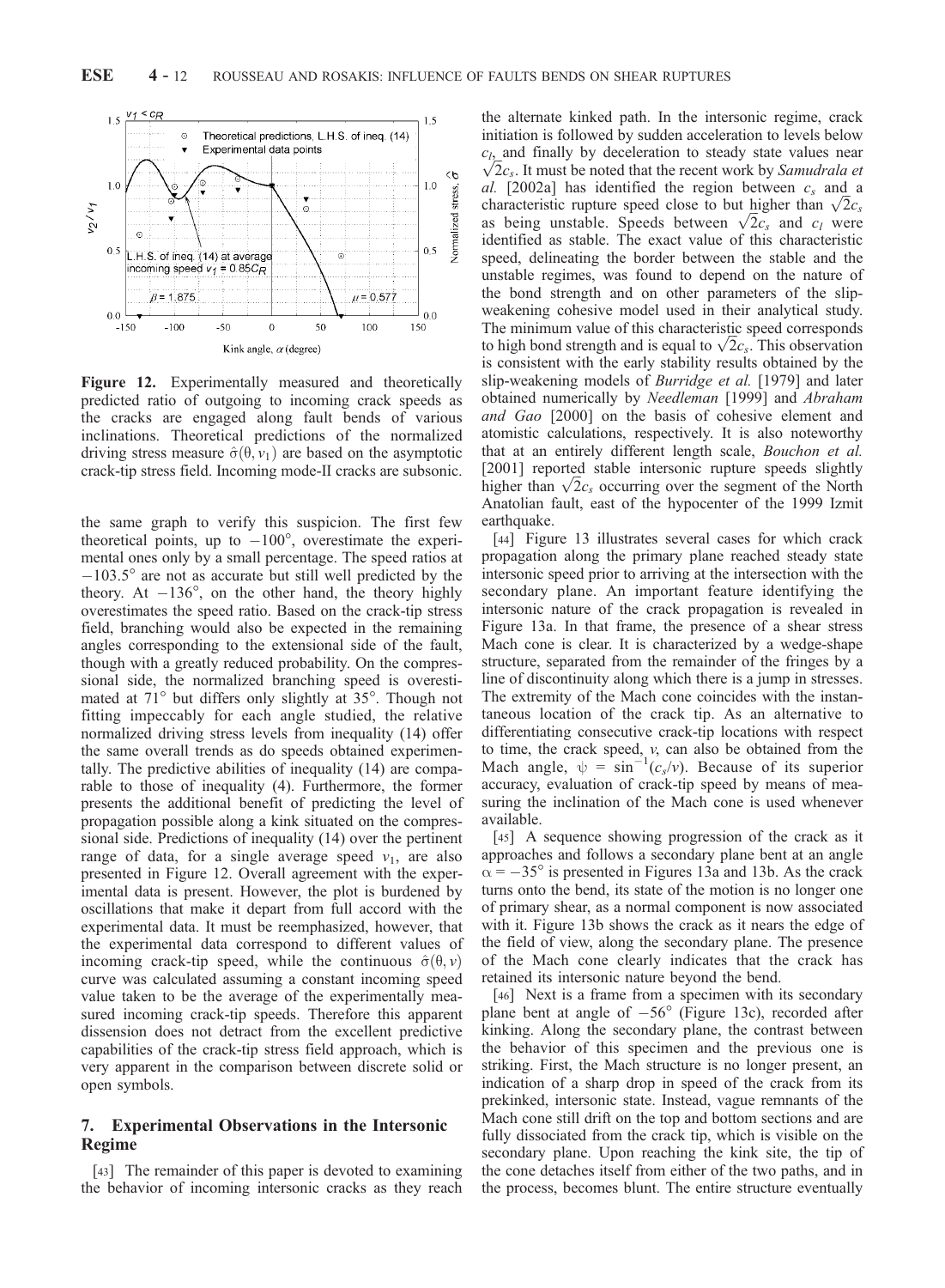

Figure 13. Isochromatic fringe pattern showing an intersonically propagating mode-II crack encountering secondary fault. Angular inclinations are (a)  $-35^{\circ}$  at 50  $\mu$ s, (b)  $-35^{\circ}$  at 80  $\mu$ s, (c)  $-56^{\circ}$ at 120 µs, (d)  $-80^\circ$  at 96 µs, (e)  $-80^\circ$  and 124 µs, and (f) 45° at 99 µs after impact. The fault bends it toward the extensional side in the first five frames and toward the compressional side in the last frame.

acquires a semihemispherical shape before finally disappearing. In addition to the crack speeds along the incline path having fallen to within the subsonic range, it is noted that microcracks are absent from the secondary plane,

whereas they were still prominent on the primary plane. Postmortem examination of four specimens confirms that the kinked portion of the interface does not feature any microcracks. Thus it may be concluded that crack-tip stress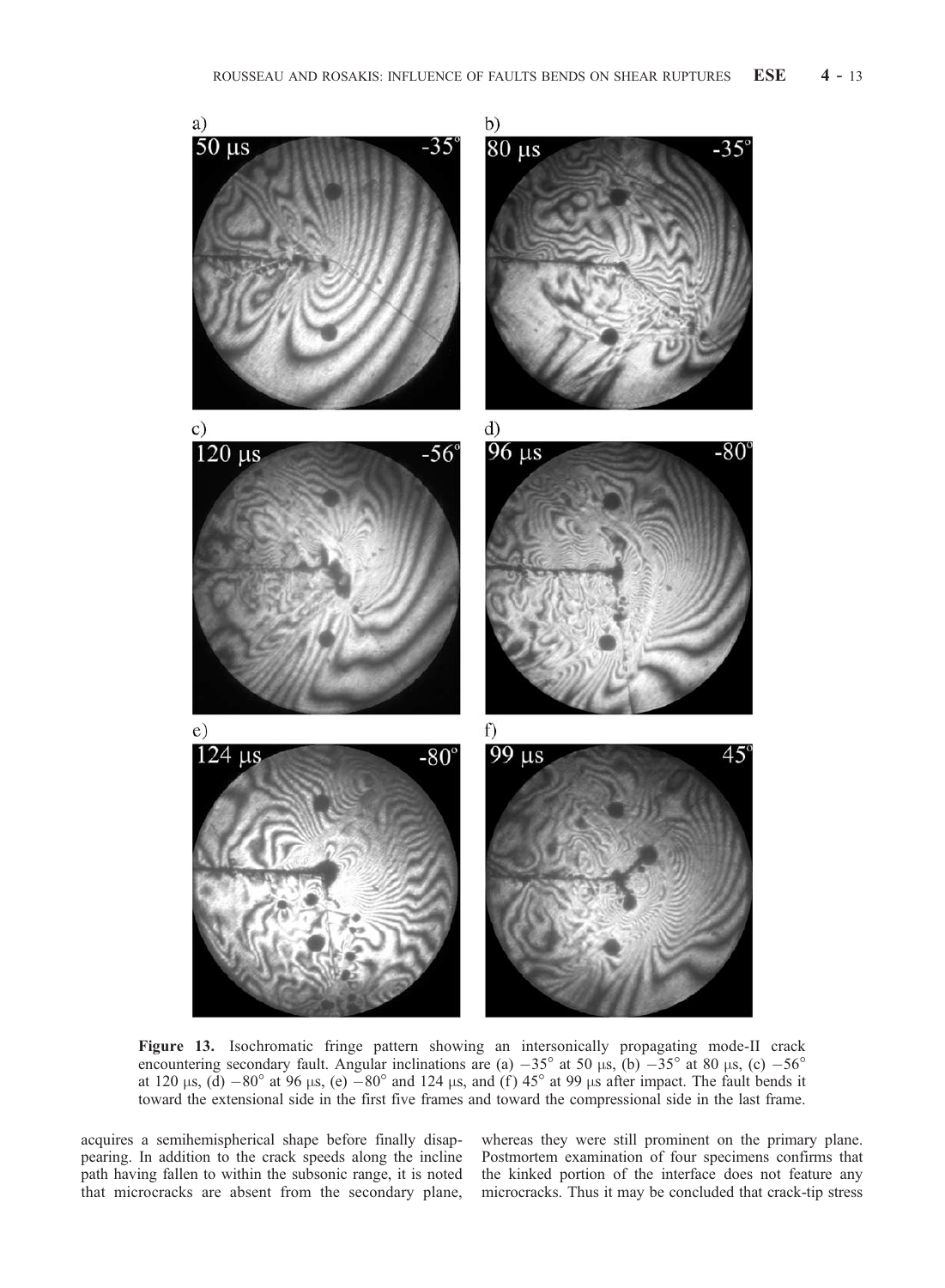states have rotated in such a manner as to align the principal tensile stresses perpendicularly to the kinked interface, opening a path to the crack in primarily mode I, thereby minimizing any mode-II component. A primarily tensile stress state would minimize crack-face contact as well as any mode-II components, conditions necessary for the formation of secondary tensile microcracks.

[47] The sequence presented in Figure 13d displays yet another trend. The figure shows a specimen having its secondary path rotated  $-80^\circ$  toward the extensional side. The frame shows the crack after it has traveled two thirds of the way along the incline. Some similarity exists with the previous case having the weakened kinked path at  $\alpha = -56^{\circ}$ . Indeed, upon reaching the kink, the Mach cone overshoots past the intersection of the two paths, and its acute angle becomes blunt. However, unlike the previous case, the bottom edge of the discontinuous envelope remains attached to the moving crack, whereas the edge situated above the primary plane has barely shifted. This results in a very pronounced asymmetry of what was formerly the Mach cone enclosure. Following the progress between several frames, the apparent behavior is that of an extremely blunted and obtuse angle being rotated counterclockwise about a fixed point along the extended primary plane, such as to allow the bottom section to retain its association to the crack tip. Nevertheless, crack propagation along the incline does resume its advance in the intersonic regime. Though not very distinct, a new Mach cone has regenerated, moving downward along the secondary plane. The narrow inclination of the secondary shock wave confirms the large acceleration experienced by the propagating crack along that path.

[48] In Figure 13e, secondary tensile cracks developing from the alternate weakened path are also noticeable. The photograph is specifically meant to put these microcracks in evidence, the frame having been recorded after full propagation of the main crack. The location of these tensile cracks is indicated by the large shadow spots present at their tips. Most important here is that they are located to the right rather than to the left of the incline, indicating an abrupt shift from right- to left-lateral slip after the fault kink. This establishes a change in the sign of shear after kinking.

[49] The last photoelastic fringe pattern (Figure 13f) represents a marked departure from all the previous intersonic cases, as the angle of the secondary path is relatively large  $(45^{\circ})$  and is situated on the compressional side. Narrower compressional kink angles were surmounted by the cracks almost as effortlessly as their extensional counterparts. In the present frame, the crack is only a few millimeters past the intersection of the two paths and progresses slowly and laboriously within the subsonic regime. Concurrently, a branch is initiated into the bulk of the material, at an angle of  $-60^{\circ}$  on the extensional side, and extends at approximately half the speed of the secondary kinked crack or 55% of the Rayleigh wave speed. It will be shown later that  $-60^{\circ}$  is a principal stress direction. Thus for the present configuration, despite the higher toughness of the bulk material, the crack finds it as equally effortless to branch into the bulk material in mode I as it is to follow the incline, weakened path. Further increasing the angle that the alternate path makes with the primary plane prohibits entry onto the incline, leaving only a slow-moving mode-I crack

to proceed into the bulk material, away from the incline. Also, note that for slightly lower secondary plane inclination ( $\alpha$  = 42°) in which a dual path is still present, entry into the homalite occurs less forcefully, with a speed of  $0.25c_R$ , while the concurrent continuing compression/shear crack propagation along the secondary plane remains intersonic.

## 8. The Intersonic Singular Crack-Tip Stress Field

[50] Consider a crack extending in its own plane under pure shear in a homogeneous, isotropic material. The speed at which the crack is moving need not be constant as long as it is continuous and varies smoothly. As in the previous sections, let there be a moving Cartesian coordinate  $(\eta_1, \eta_2)$  attached to the crack tip, with related polar coordinates  $(r, \theta)$ , as shown in Figure 2. Then the near-tip singular stress field has been determined by Freund [1979] and is expressed as

$$
\sigma_{11} = \frac{K_{II}^{*d}}{2\alpha_l\sqrt{2\pi}} \left[ \frac{-(1+2\alpha_l^2 + \hat{\alpha}_s^2)}{r_l^q} \sin(q\theta_l) + \frac{(1-\hat{\alpha}_s^2)\sin[\text{sgn}(\eta_2)q\pi]}{(-\eta_1 - \hat{\alpha}_s|\eta_2|)^q} H(-\eta_1 - \hat{\alpha}_s|\eta_2|) \right],
$$
\n(15)

$$
\sigma_{22} = \frac{K_{II}^{*d}}{2\alpha_l\sqrt{2\pi}} \left[ \frac{\left(1 - \hat{\alpha}_s^2\right)}{r_l^q} \sin(q\theta_l) - \frac{\left(1 - \hat{\alpha}_s^2\right) \sin[\text{sgn}(\eta_2)q\pi]}{(-\eta_1 - \hat{\alpha}_s|\eta_2|)^q} H(-\eta_1 - \hat{\alpha}_s|\eta_2|) \right],\tag{16}
$$

$$
\sigma_{12} = \frac{K_{II}^{*d}}{\sqrt{2\pi}} \left[ \frac{1}{r_l^q} \cos(q\theta_l) - \frac{\cos[\text{sgn}(\eta_2)q\pi]}{(-\eta_1 - \hat{\alpha}_s|\eta_2|)^q} H(-\eta_1 - \hat{\alpha}_s|\eta_2|) \right],\tag{17}
$$

where

$$
r_{l} = \sqrt{\eta_{l}^{2} + \alpha_{l}^{2} \eta_{2}^{2}}, \qquad \theta_{l} = \tan^{-1} (\alpha_{l} \eta_{2} / \eta_{1}),
$$
  

$$
\hat{\alpha}_{s} = \sqrt{(\nu^{2} / c_{s}^{2}) - 1}, \qquad q = (1 / \pi) \tan^{-1} \left[ 4 \alpha_{l} \hat{\alpha}_{s} / (1 - \hat{\alpha}_{s}^{2})^{2} \right].
$$
\n(18)

Functions "sgn" and " $H$ " are the sign and the Heaviside functions, respectively. Equations  $(15)$ – $(17)$  are valid only if the crack-tip-dominant singular terms are more significant than the remainder of the expansion.

[51] The Heaviside step function indicates a discontinuity in the stresses that translates into the formation of the two edges of the Mach cone. This solution to the intersonic problem features another major difference from the subsonic case in that singularity exists not only at the crack tip but also along the Mach front and governs the intensity of the stress jump across the Mach cone. In addition, when  $\nu$  is stress jump across the Mach cone. In addition, when  $\nu$  is precisely equal to  $\sqrt{2}c_s$ , the step functions vanish, thereby pointing to the disappearance of the Mach cone at that peculiar speed and to the return of singularity solely to the crack tip. Special conditions resulting in the disappearance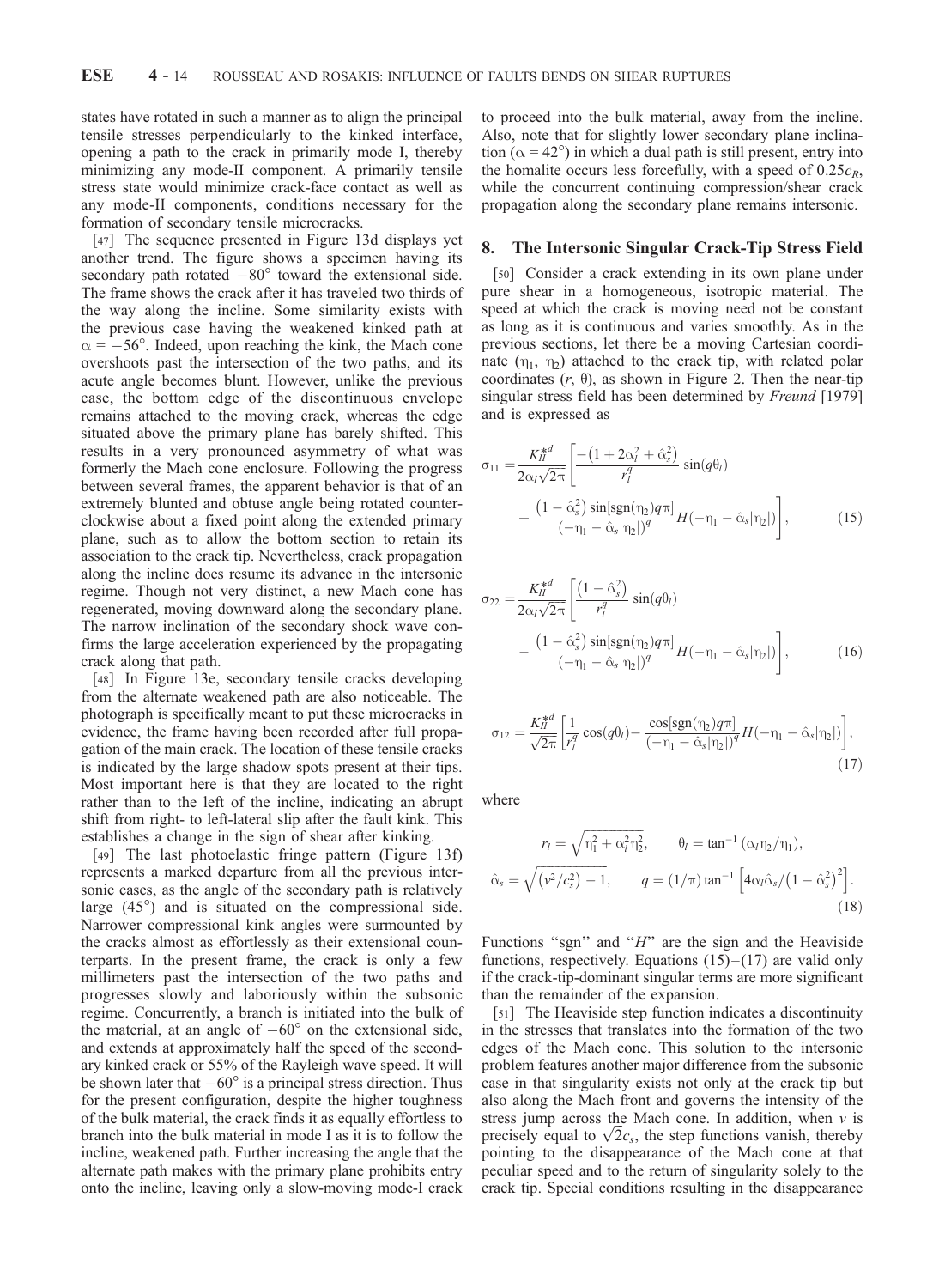

Figure 14. Dynamic crack-tip stress fields for intersonic mode-II rupture occurring at a speed of 1.50  $c_s$ . The normalized stresses are plotted with respect to angular inclination.

of the Mach wave are often referred to as radiation free [*Gao* et al., 1999]. Finally, for intersonic cracks, the strength of the *et al.*, 1999]. Finally, for intersonic cracks, the strength of the singularity is 1/2, as in the subsonic case, only for  $v = \sqrt{2}c_s$ . On either side of that special speed,  $q$  monotonically decreases to be zero at  $v = c_s$  and  $v = c_l$ .

[52] To further understand the behavior of a mode-II crack extending intersonically, polar component of stresses are obtained from equations (15) to (17) and plotted in Figure 14 for  $v = 1.5$   $c_s$ . This particular speed of 1.5  $c_s$  is chosen based on experimental evidence that in most cases chosen based on experimental evidence that in most cases<br>the running crack hovers slightly above  $\sqrt{2}c_s$  while following a straight path. Also recall theoretical predictions that ing a straight path. Also recall theoretical predictions that the segment between  $\sqrt{2}c_s$  and 1.5  $c_s$  requires the minimum amount of critical load to sustain intersonic crack propagation and is therefore an obvious region for the crack speed to try and achieve steady state. The relevant stresses,  $\sigma_{\theta\theta}$ ,  $\sigma_{r\theta}$ , are normalized through multiplication by  $(r_1^q/K_{II}^{*d})$  The resulting angular variations  $\hat{\sigma}_{\theta\theta}$  and  $\hat{\sigma}_{r\theta}$  are plotted as a function of angular location, in the immediate vicinity of the crack tip. Radial stresses act in the direction of crack growth and are therefore not pertinent to the current problem.

[53] Since the crack is advancing due to shear loading, the effect of  $\sigma_{r\theta}$  will be prevalent. The main features of this stress component are reviewed. As expected, the maximum shear occurs at  $\theta = 0^{\circ}$ , along the plane of the crack, and is symmetric about that plane. On either side of the crack plane, the shear stress decreases to zero at  $\theta \sim \pm 56^{\circ}$ . This angle is therefore a principal stress direction. Thereafter, the sign of shear changes to attain an extrema at  $\pm 121^{\circ}$  before returning to zero at  $\pm 180^\circ$ . This latter portion of the curve is punctuated by a strong discontinuity at  $\pm 138^\circ$ , which again corresponds to the Mach cone. The location of this discontinuity gradually shifts toward larger angles with increasing crack speed and toward smaller angles as speed decreases. The exact position is given by  $\theta = (\pi - \sin^{-1}[c_s/v])$ .

[54] The opening stress  $\sigma_{\theta\theta}$  is asymmetric with respect to the crack plane and is zero directly ahead of the crack. Therefore the solution correctly recognizes the existence of a pure shear condition at that location. The profile of the hoop stress as it varies with orientation is akin to that of an inverted sine function, with its extrema shifted to  $\pm 94^\circ$ .

[55] From the above, the shear stress distribution offers equal probability for kinking toward either side of the primary crack plane. On the other hand, the sign of the hoop stress clearly supports growth toward the extensional side. A criterion for determining whether a propagating crack can leap from the main path onto an incline can be appropriated from the subsonic case. Inequality (10), which was used with much success in the subsonic regime, will again be adopted here to establish the likelihood of decohesion of the weak bond along an incline as it is being approached by an intersonic crack along the primary plane. In the present case, normalization of relation (10) will be implemented with respect to  $(K_{II}^{*d}/r_I^q)$  and conditions as  $r_l \rightarrow 0$  will be considered. This results in inequality (14) involve only the angular variations  $\hat{\sigma}_{\theta\theta}$  and  $\hat{\sigma}_{r\theta}$ , which are also strong functions of rupture speed.

#### 9. Discussion of the Intersonic Results

[56] In this section, the experimental results will be reviewed in the light of the aforementioned analytical solution. First, speed histories of the moving cracks within the field of view are presented. Figure 15a shows crack speeds of two specimens having weakened secondary planes inclined at an angle  $\alpha = -10^{\circ}$  on the extensional side. Speeds are normalized with respect to  $c_s$ . Most of the speeds recorded are based on the Mach cone angle. At locations where this information was ambiguous or unavailable, speeds were based on a three-point regression of the crack length history. The figure shows the prekink speed to be mostly confined to The rigure shows the prekink speed to be mostly confined to<br>the range between  $\sqrt{2}c_s$  and  $c_l$ . The crack speed retains its prekink value over the entire length of the incline.

[57] The next set of experiments, for  $\alpha = -35^{\circ}$ , shows a slight decline in speed right after the crack engages along the secondary plane (Figure 15b). Again, in this case the crack speed along the incline remains nearly constant near its initial level. At  $\alpha = -42^{\circ}$  (Figure 15c), the initial postkink speed suffers slight postkink speed deterioration when compared to shallower angles. Once more, in this case, the speed remains fairly constant along the incline. The same figure includes data for  $\alpha = -53^{\circ}$  and features an initial postkink decrease in speed followed by a slight increase and a plateau. Very drastic is the loss of speed suffered by the crack as it veers toward a secondary plane bent at  $-56^\circ$ . Indeed, for both tests presented (Figure 15d), the crack speed has fallen either to  $c_s$  or to within the subsonic range in a very short time but then recovers its speed back into the intersonic range and oscillates. A lesser drop in speed is observed for  $\alpha = -60^{\circ}$  (Figure 15e). However, very large speed variations follow as the crack speed continues its decline to below  $c_R$ . Figure 15f reveals the beginning of a transition. For secondary path inclinations  $\alpha = -65^{\circ}$  and  $\alpha = -75.5^{\circ}$ , the postkink crack speed remains constant and increases, respectively, compared to its individual prekink levels. The next two angles ( $\alpha = -80^{\circ}$ and  $-90^{\circ}$ ) capture further drastic gains in speed following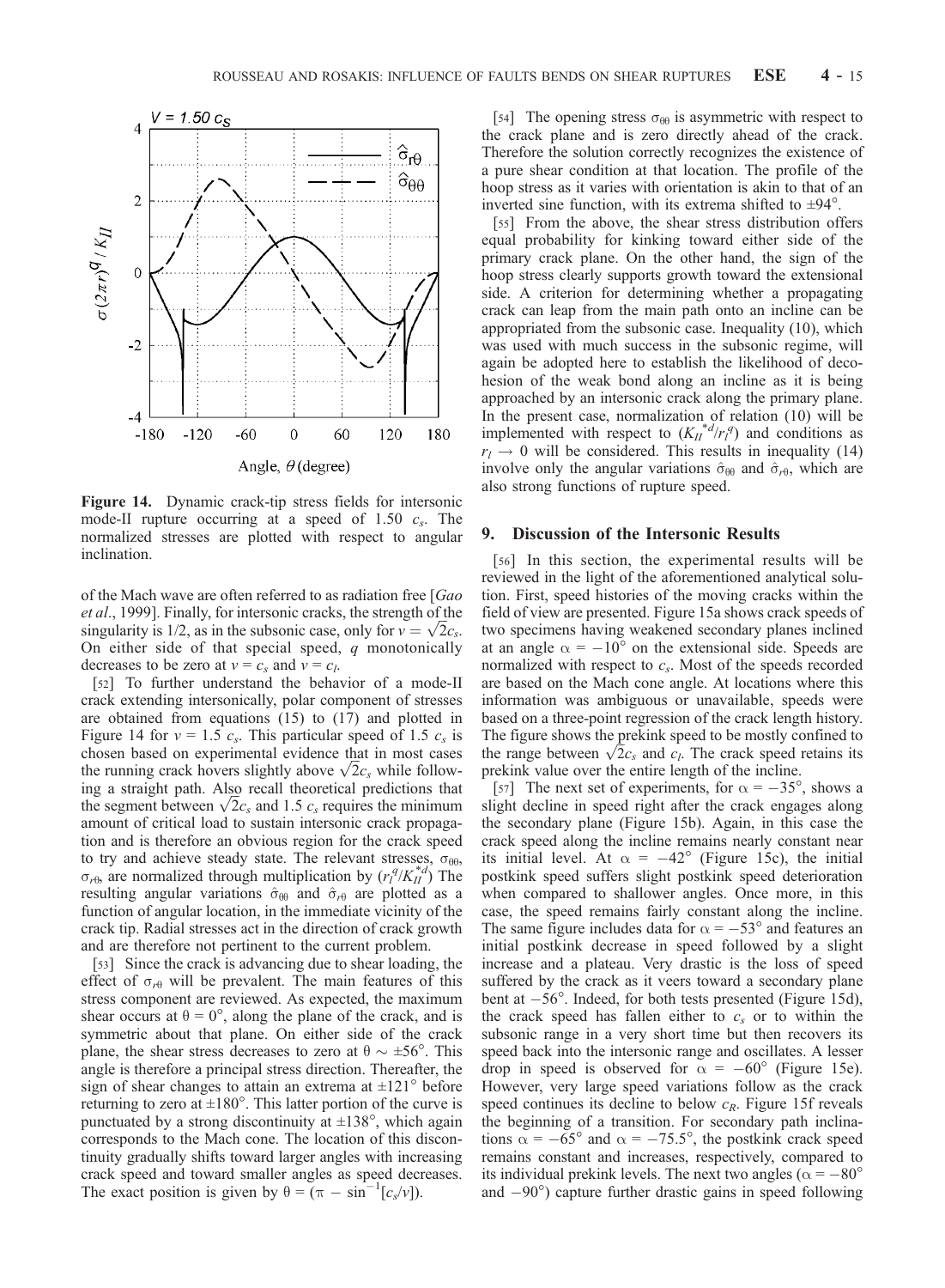

Figure 15. Speed history for a crack propagating in mode II along a weak plane, in the intersonic regime, and encountering a secondary fault path. The following inclines are toward the extensional side of the specimens: (a)  $-10^{\circ}$ , (b)  $-35^{\circ}$ , (c)  $-42^{\circ}$  and  $-53^{\circ}$ , (d)  $-56^{\circ}$ , (e)  $-60^{\circ}$ , (f)  $-65^{\circ}$  and  $-75.5^{\circ}$ , (g)  $-80^{\circ}$ , (h)  $-90^{\circ}$ , and (i)  $-100^{\circ}$ . Inclines oriented toward the compressional side of the specimens are (j)  $10^{\circ}$  and  $35^{\circ}$ , (k)  $42^{\circ}$  and  $45^{\circ}$ , and (l)  $53^{\circ}$ .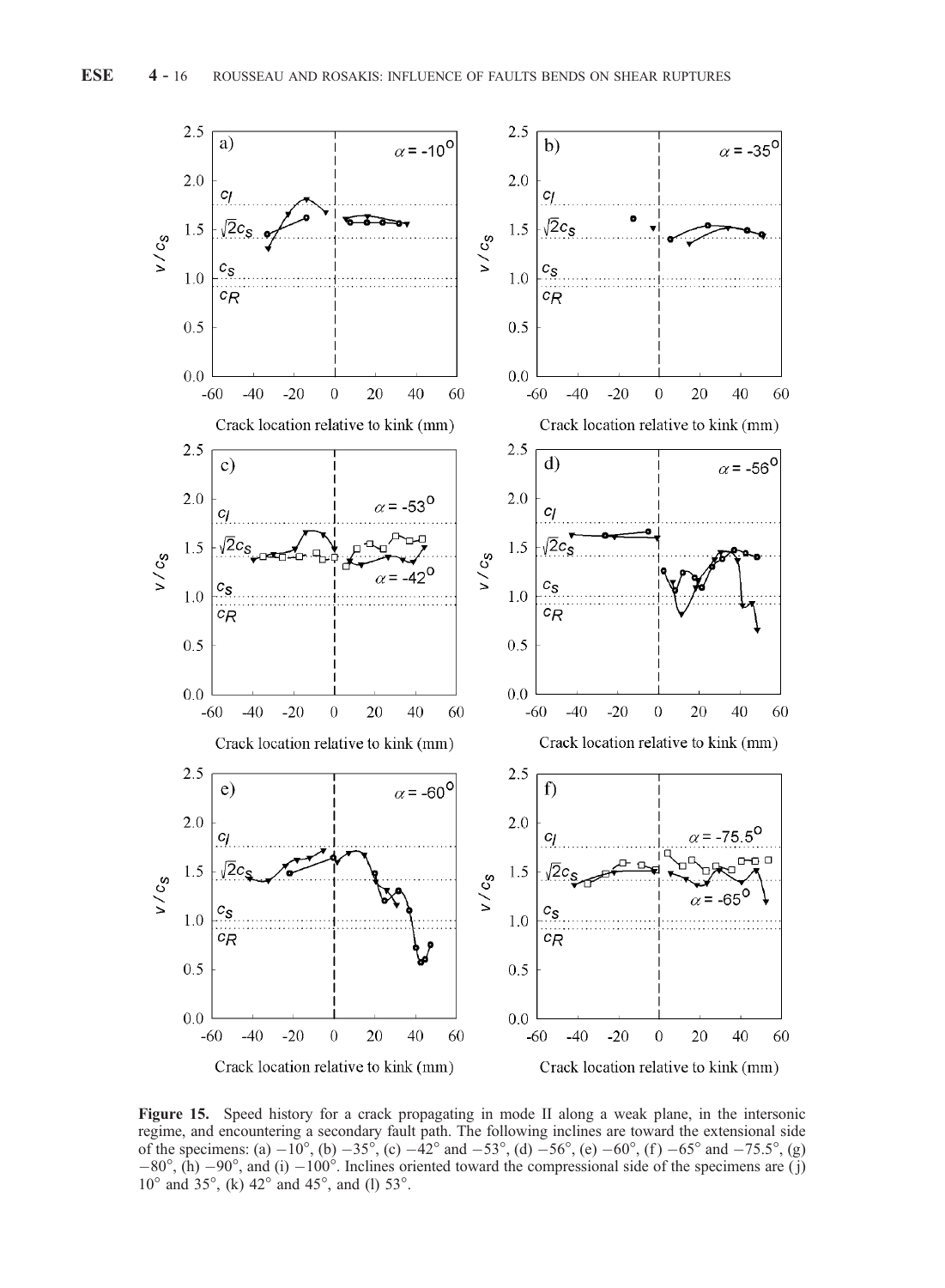

Figure 15. (continued)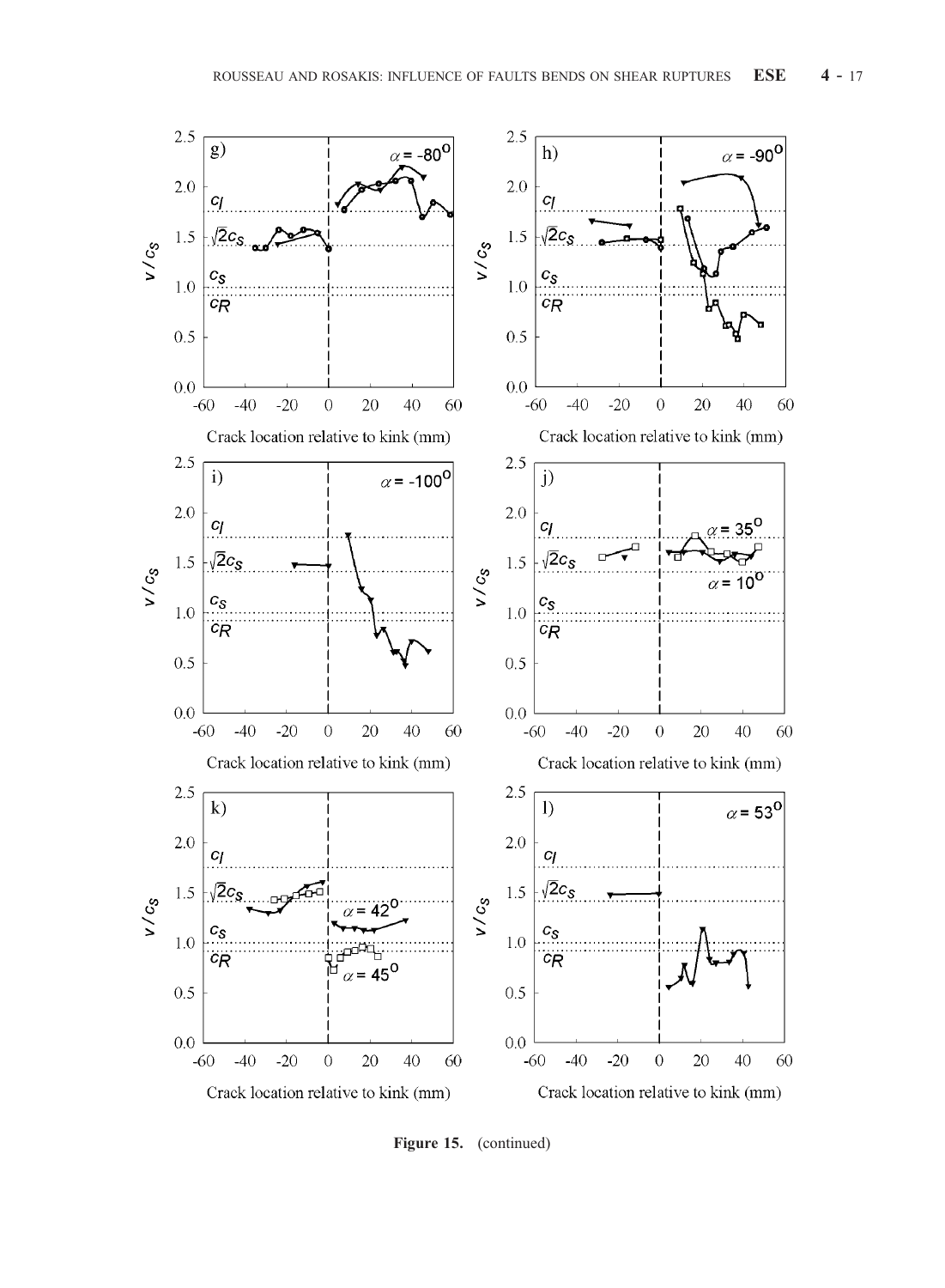the turn, reaching levels hovering in the vicinity of  $c_l$  (see Figures 15g and 15h). However, whereas the former remains at a relatively constant speed, the latter sustains irregular oscillations. Finally, the specimen with the backward incline angle of  $-100^{\circ}$  experiences an initial crack speed jump similar to those of the two specimens just cited but is unable to maintain high speed levels, dropping to below  $c_R$  (Figure 15i).

[58] On the compressional side, the behavior of cracks along shallow angles ( $\alpha = 10^{\circ}$ , 35°) is almost indistinguishable from that of their tensile counterparts (see Figure 15j). The inability of the 22.5° Karadere bend of the North Anatolian fault to substantially slow down the intersonically moving East bound rupture of the 1999 Izmit earthquake [Harris et al., 2002] is consistent with the above observation. Larger incline angles of  $42^{\circ}$ ,  $45^{\circ}$  (Figure 15k), and  $53^{\circ}$ (Figure 15l) show even more severe drops in speed with increasing angles to very low subsonic values. Beyond 53<sup>°</sup>, the crack is incapable of further motion along the incline. Also, starting with the specimen having the incline angle of  $42^{\circ}$ , upon reaching the end of the primary plane, the crack elects to follow the incline while simultaneously branching into the bulk material. The speed of the mode-I branched crack seems to increase with increasing angle of the weakened secondary path, gradually changing from  $0.25 c_R$ to  $0.5$   $c_R$ .

[59] The most relevant information from these numerous tests consists in the speeds immediately following the crack turn onto the secondary plane. This data is captured and summarized in Figure 16a, normalized with respect to  $c_s$ . For secondary paths inclined toward the extensional side, there is a steady decline from  $0^{\circ}$  to  $-56^{\circ}$ , from the range there is a steady decline from 0° to  $-56^\circ$ , from the range  $\sqrt{2}c_s < v < c_l$  to a level between  $c_s < v < \sqrt{2}c_s$ , after which point an increase takes the crack speed to levels nearing  $c_l$  at  $-90^\circ$ . On the compressional side, the crack speed remains fairly constant up to  $35^\circ$ , then drops drastically to zero near  $60^\circ$ .

[60] Referring back to Figure 14, a local maximum value of shear stress occurs for  $\theta = 0^{\circ}$ , with no associated normal stress present. It is expected, therefore, that this straight path would be preferential for crack propagation under the present loading condition when compared to possible adjoining paths. As the crack encounters alternate weak planes of large angular orientation, conditions prevailing at the crack tip, corresponding to the direction of the provided incline, will come into play. In addition to the effect of  $\sigma_{r\theta}$ , the circumferential stress,  $\sigma_{\theta\theta}$ , would open a path to the incoming crack, if tensile, thereby facilitating and perhaps even expediting a jump onto the secondary plane. If compressive, the effect of  $\sigma_{\theta\theta}$  would be that of sealing the secondary plane further. The practical effect of this is one of a virtually strengthened bond (frictional strengthening) offering even more resistance to crack penetration and continuing motion. In light of this discussion, particular attention should be paid to three distinct angular segments. First, notice the region of  $-121^{\circ} < \theta < -94^{\circ}$ , where the value of shear attains another local maximum that is even stronger than at  $\theta = 0^{\circ}$ . Coupled with the fact that this is also a region of maximum tensile hoop stress, a prediction of enhanced crack continuation along secondary paths within the said zone can be advanced. Second, near  $\theta = -56^{\circ}$ , no shear is manifest. Therefore conditions here can be surmised

as being ominous to secondary crack motion. Finally, for all positive values of  $\theta$ , compressive hoop stresses abound, and this should also discourage secondary crack propagation.

[61] Figure 16b attempts to capture the ease of penetration into a secondary plane. This can be achieved effectively in terms of the already visited postkink speeds. The effect of varying incoming crack speed is annulled by normalization of the postkink speeds with respect to that entity. In addition, it provides the requisite comparison of post- to prekink speed, thereby providing a ratio of secondary to primary energy expended into the crack. At shallow angles, say  $-35^{\circ} < \alpha < 35^{\circ}$ , the relative shear stress has dropped slightly with respect to its value at  $0^\circ$ , which is unity. Concurrently, a small amount of positive circumferential stress is present for negative kink angles, whereas negative hoop stresses of the same magnitude exist for positive kink angles. However, due to the relatively limited size of these stresses and the fact that the shear stress is still near a maximum level, little difference in behavior can be perceived between these opposite cases. Also, based on their speed history, neither can they be differentiated from an intersonic shear crack running self similarly and continuously along its original plane.

[62] As the negative kink angles of the secondary plane become more obtuse, the amount of shear available to potentially initiate a crack along that path decreases. At the same time, increasing circumferential stress allows for more mode-I opening, leading to mixed-mode conditions. At angle  $\alpha = -56^{\circ}$ , with no more shear present, advance of a crack along that path is theoretically limited to  $c_R$ , thus the large drops in crack speed recorded experimentally in the vicinity of that angle. Increasing the kink angle further changes the sign of shear, resulting in an abrupt reversal in displacement direction between the two sections of the specimen. As the angle draws near  $-90^{\circ}$ , the most favorable conditions for crack initiation along secondary paths are met. Indeed, the highest tensile, opening stress of any angle is attained, considerably weakening the effectiveness of the bond. Simultaneously, the shear stress reaches a value whose magnitude approaches the absolute maximum shear stress obtainable at any kink angle  $\theta$ . This is reflected by the continuous escalation in crack speed, with increasing angle beyond  $\alpha = -56^{\circ}$ , to levels exceeding unity. This culminates in the very high speed ratios obtained at  $-80^{\circ}$ ,  $-90^{\circ}$ , and  $-100^{\circ}$ . Propagation along the latter kink angle seems somewhat counterintuitive since upon reaching the intersection of the two paths, the crack must make a turn and move back in the direction from which it originally came, changing local slip direction from right-lateral to left-lateral slip. However, the solution does guarantee this outcome based on high-shear and high-tensile hoop stresses. Nevertheless, a slight drop is observed in the figure, when the data point at  $\alpha$  =  $-100^{\circ}$  is compared to those of the two previous kink angles. Though the crack speed drop appears miniscule, it is actually of considerable importance as it is indicative of a trend, since tests performed at  $\alpha = -125^{\circ}$  and higher resulted instead in crack penetration into the bulk of the material. Analysis of the crack-tip stress field does not exhibit any impediment to initiation along these obtuse paths, except for the constantly diminishing levels of both shear and tensile stress components to eventually zero at  $-180^\circ$ .

[63] On the compressional side, the conditions for shallow angles are similar to those of negative angles of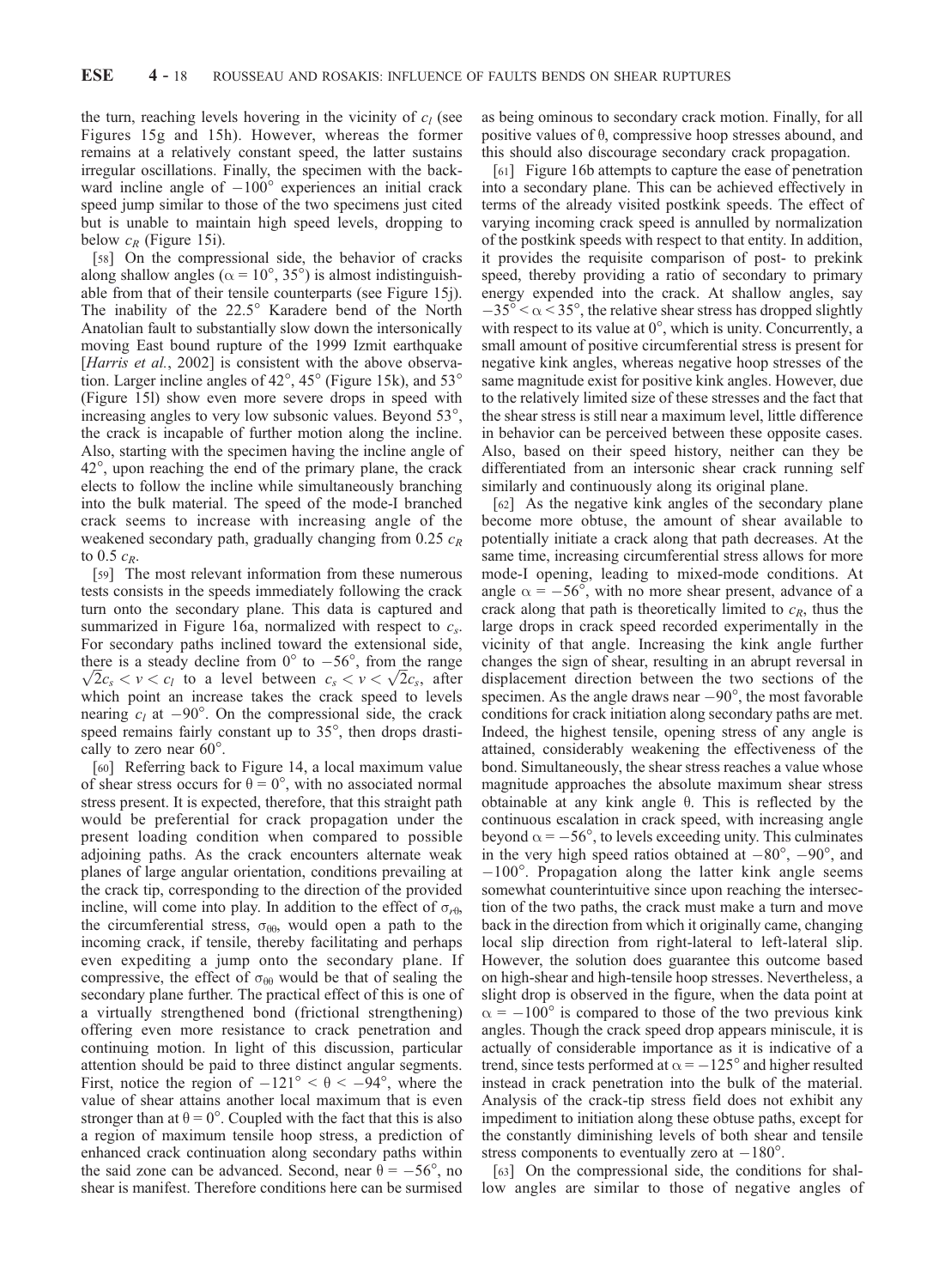

Figure 16. Crack speed along fault bends of various inclinations for incoming intersonic shear cracks. (a) Raw data. (b) The crack speed along the secondary fault normalized by the terminal crack speed of the primary plane. Theoretical predictions of the crack speed based on the intersonic crack-tip stress field are also plotted (broken line) as a function of fault inclination.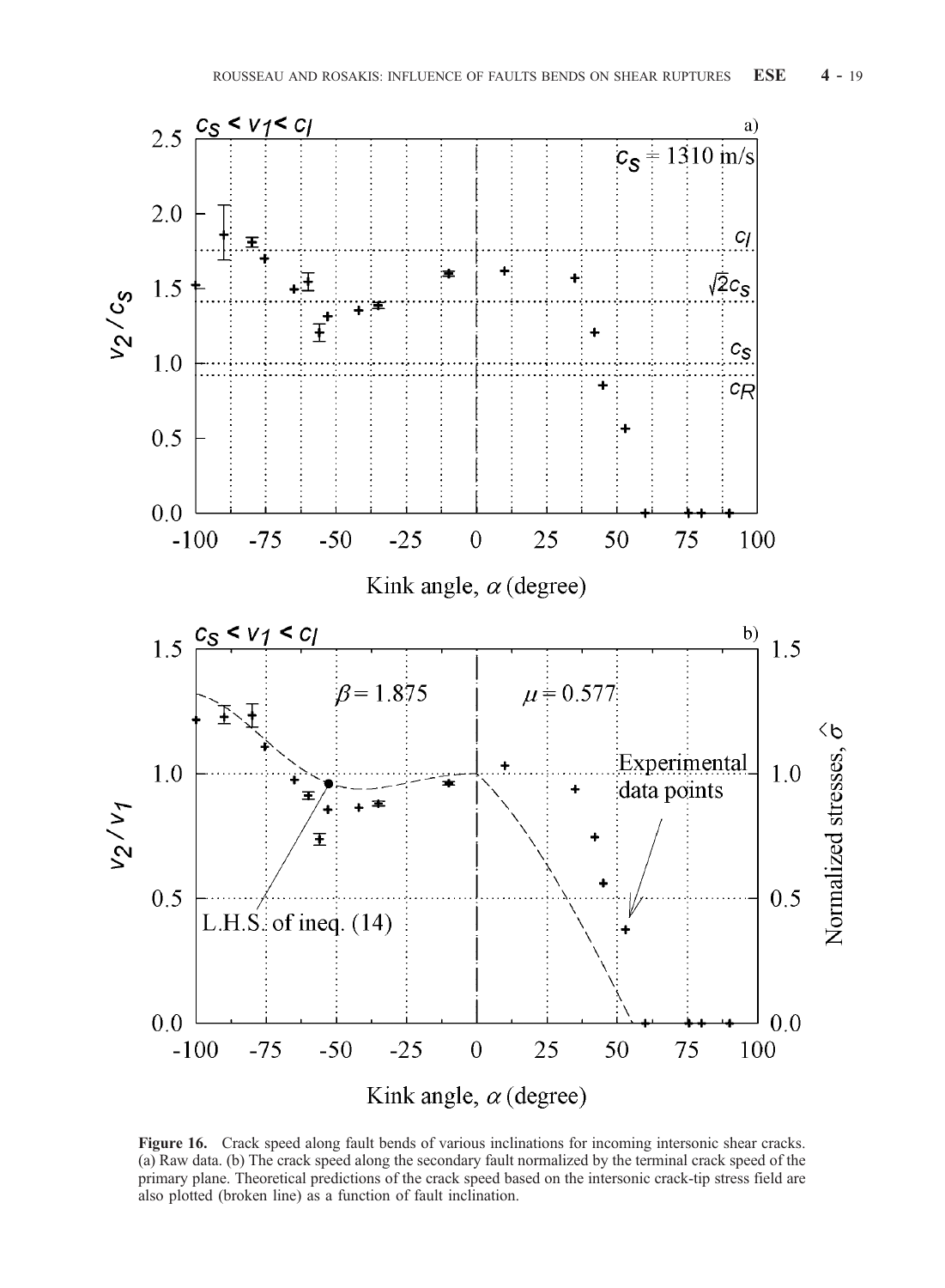equivalent magnitude. Therefore ease to propagation is expected, as evidenced by the high-speed ratios observed in Figure 16b at  $\alpha = 10^{\circ}$  and 35°. As angular inclination is increased, shear stress drops. At the same time, compressive hoop stress increases and gradually frictionally enhances the effective bond strength, impeding crack motion. This is corroborated by the continuously decreasing crack speed recorded experimentally as kink angle increases. Near 56°, the shear stress declines to zero, while hoop stress is still highly compressive. Incline paths near that point can therefore no longer be triggered by the incoming crack. This is observed experimentally up to  $\alpha = 90^\circ$ . Although near that point the shear stress has increased substantially, so has the compressive hoop stress, to the extent of preventing further motion along the incline.

[64] Thus far, qualitative analyses based on the crack-tip stress fields (equations  $(15)$ – $(17)$ ) have been used to understand the behavior of cracks as they enter an incline. However, quantitative measurements are necessary to better predict the relative incoming speeds onto the inclines. Inequality (14) is used for that purpose, in combination with the intersonic crack-tip stress fields. The expression is composed of two elements, one in which cohesion prevails and is valid only on the extensional side, and another which takes friction into account and is applicable only to the compressional side. Inequality (14) is plotted as a continuous curve with respect to angular inclination of the secondary plane and is superimposed on the experimental data points of Figure 16b. Note that the angular variations involved in the expression are automatically normalized in such a way as to predict a value of unity at  $\theta = 0^{\circ}$ . The quantity  $\hat{\sigma}(\alpha, v_1)$  represents a compound measure of crack driving force and fault resistance along  $\theta = \alpha$  and is expected to correlate with postkink speed  $v_2$ . Indeed, within the experimental window, the angular trend between speed ratio and  $\hat{\sigma}(\alpha, \nu_1)$  is remarkable. On the extensional side, the theoretical  $\hat{\sigma}(\alpha, \nu_1)$  curve registers a gradual decline with increasing angle, up to  $\theta = -45^{\circ}$ , followed by a rise that ends at  $\theta = -100^{\circ}$ , at a level comparable to that of the actual experimentally measured crack speed of the same angular inclination. Larger values of the shear stress factor,  $\beta$  (say a 20% increase), ameliorate the match between the curve and the measured data points, as the level of the curve is lowered slightly to almost coincide with the experimental symbols. Such an increase in the value of  $\beta$  would not be unreasonable since it is well within the range of error associated with the experimental evaluation of  $\sigma_0$  and  $\tau_0$ . Furthermore, the minimum is shifted to the left, toward  $\theta = -56^{\circ}$ , where the minimum is also registered experimentally. On the compressional side, where normalized stresses have been scaled to fit the range between zero and one, the theory bypasses the experimental plateau preceding the drop in crack speed with increasing angle. Instead, the decrease is immediate, ending with a value of zero at  $\theta = 56^{\circ}$ , precisely where crack propagation along the inclines is no longer observed experimentally.

[65] Inequality (14) can also be used as a simple predictor of the ability of the crack to engage into an incline. The predicted value of  $\hat{\sigma}(\alpha, \nu_1)$  is largely influenced by the value of the free parameters  $\beta$  and  $\mu$ . On the compressional side, as the friction coefficient increases, the value of  $\hat{\sigma}(\alpha, \nu_1)$  decreases because of the contribution of the term



Figure 17. Variation of the normalized driving stress measure  $\hat{\sigma}(\theta, v_1)$  (a) as a function of friction coefficient  $\mu$ , (b) as a function of shear stress factor  $\beta$ , and (c) as a function of incoming rupture speed  $v_1$ .

accounting for the frictional strengthening of the bond. As a result, the curves shift down and to the left, restricting the range of angles within which crack motion is allowed (Figure 17a). For the friction coefficient assumed in this study,  $0.5 < \mu < 0.6$ , incline angles beyond  $\alpha = 35^{\circ}$  would not permit crack growth along their paths. Crack motion along the bend, within the range  $35^{\circ} < \alpha < 60^{\circ}$ , does occur but is further complicated by the fact that the available energy must be shared with a simultaneously generated